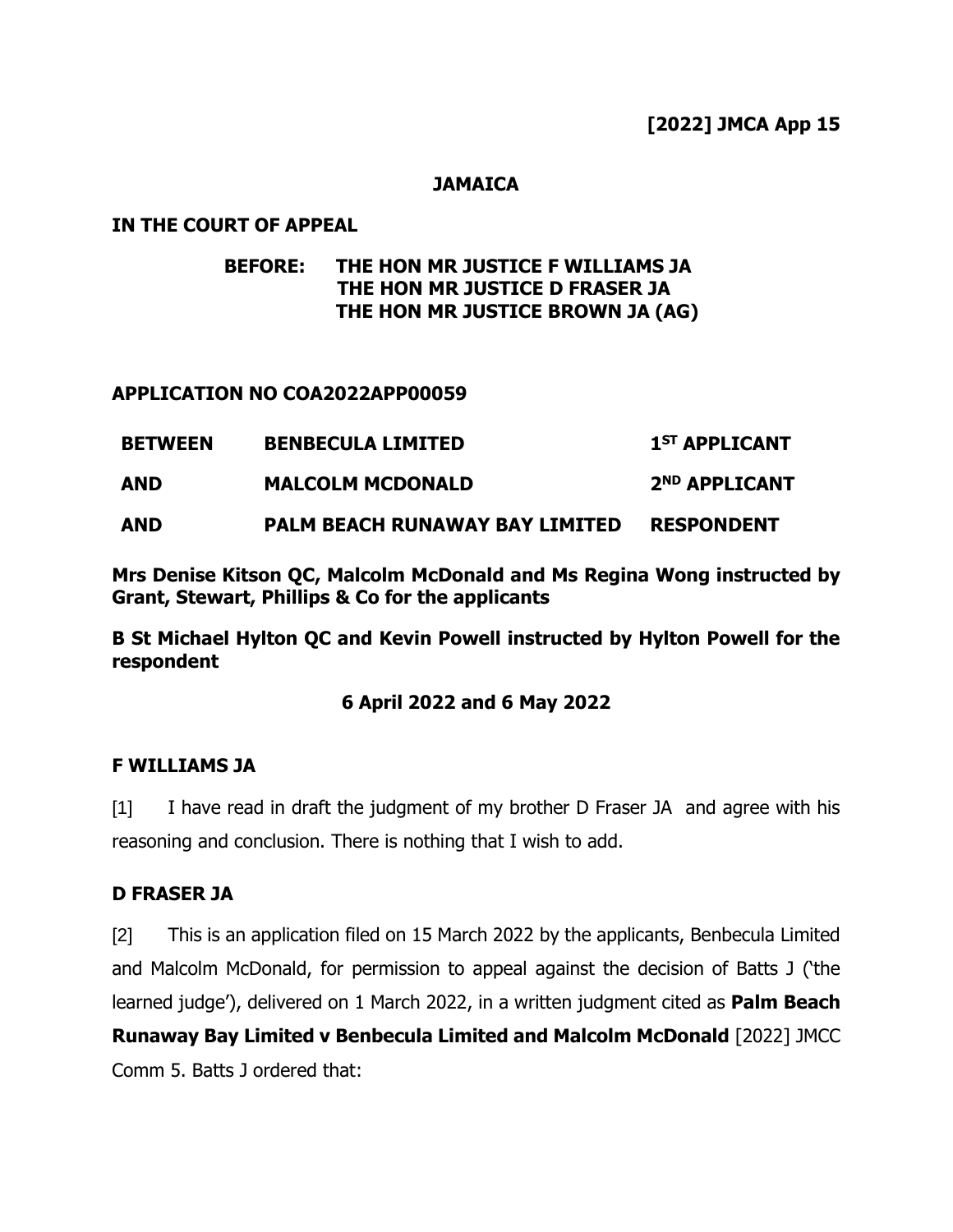- "a. It is declared that the [respondent] is entitled to a right of way over the roadway marked 'Road Reserved 26 feet wide' as shown on the plan annexed to Certificate of Title registered at Volume 1505 Folio 947 of the Register Book of Titles (the Reserved Road)
- b. A Case Management Conference for the assessment of damages and the consideration of other remedies is to be fixed and
- c. Costs to the [respondent] to be agreed or taxed."

[3] The applicants also seek a stay of execution of the order at paragraph b and such further or other relief as may be just in the circumstances.

- [4] The grounds on which the application was made are as follows:
	- "1. Rule 1.8 of the Court of Appeal Rules provides that an application for permission to appeal must be made within fourteen (14) days of the order against which permission to appeal is sought.
	- 2. The orders against which permission to appeal is being sought were made on March 1, 2022.
	- 3. The applicants' oral application to the court below for permission to appeal was refused.
	- 4. The applicants have a realistic prospect of succeeding on the appeal and the appeal would be rendered nugatory in the absence of a stay of execution.
	- 5. The grounds of appeal on which the applicants intend to rely on [sic] are, inter alia, that his Lordship:

a. erred in granting Summary Judgment to the [respondent];

b. erred in his finding in law that a right of way is not an interest in land or right capable of being extinguished by operation of section 3 of the Limitation of Actions Act."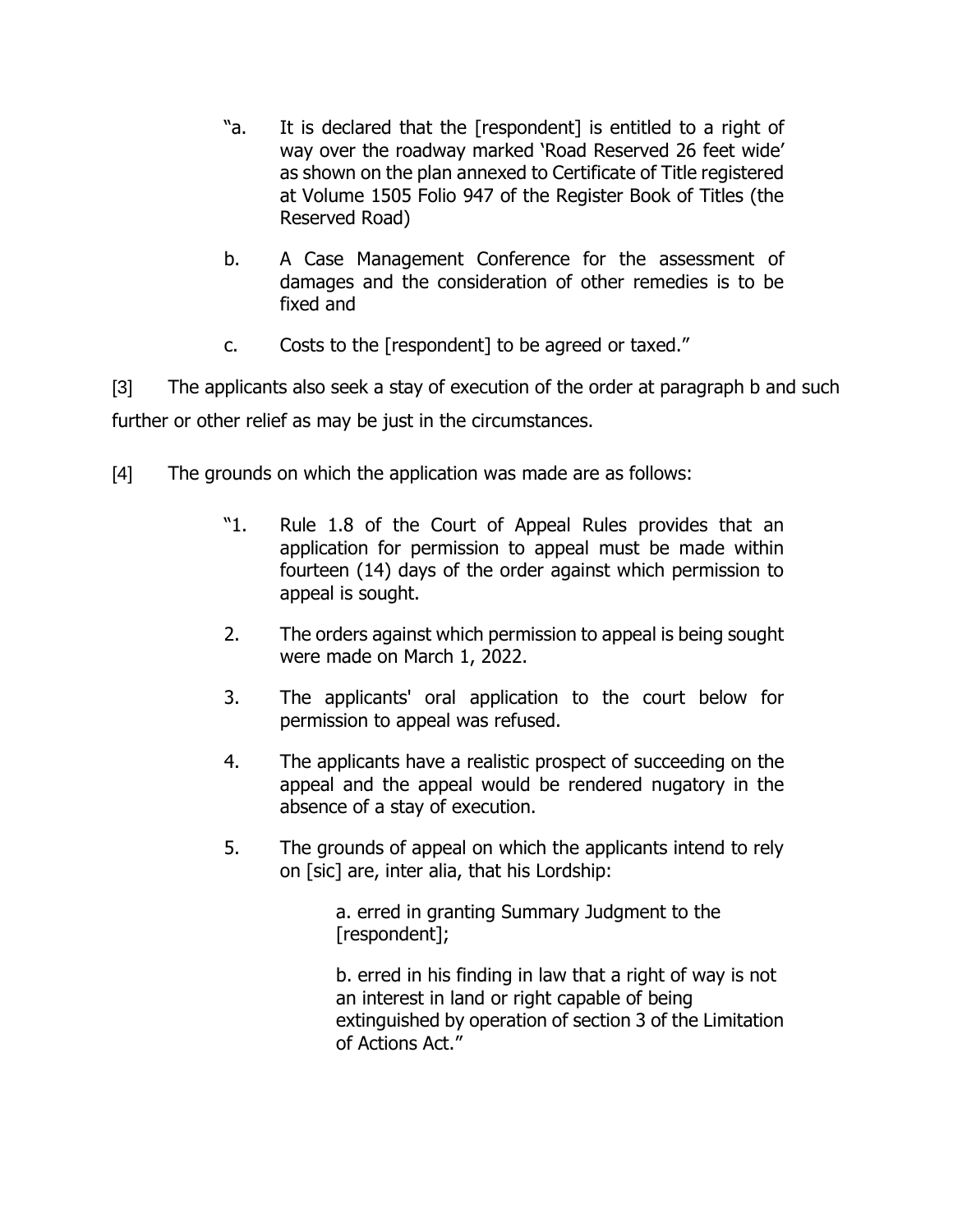[5] The 2<sup>nd</sup> applicant filed an affidavit in support of the application, exhibiting the evidence that was before the learned judge. The respondent, Palm Beach Runaway Bay Limited, opposed the application. Before going into the substance of the application it is necessary to set out the background.

# **Background**

[6] On 29 December 2020 the respondent filed a claim in the Commercial Division of the Supreme Court against the applicants, claiming an entitlement to enforce a right of way over a roadway marked "Road Reserved 26 feet wide" ('the reserved road'), as depicted on a plan annexed to certificate of title registered at Volume 1505 Folio 947 of the Register Book of Titles. The claim in full sought the following:

- "1. A declaration that the [respondent] is entitled to a right of way over the roadway marked 'Road Reserved 26 feet wide' as shown on the plan annexed to certificate of title registered at Volume 1505 Folio 947 of the Register Book of Titles ('the Reserved Road').
- 2. A declaration that the [respondent] is entitled to use and access the reserved road unimpeded and uninterrupted.
- 3. An injunction restraining the [applicants], themselves or their servants or agents or otherwise howsoever, from restricting, obstructing or interfering in any way with the [respondent's] right of way over the Reserved Road.
- 4. An order compelling the [applicants] to remove the wall, the gate and the outbuildings, including a generator house, dog kennels and a gate house they constructed on or blocking the Reserved Road, and permitting the [respondent] to remove them if the [applicants] fail to do so.
- 5. Damages for the [applicants'] obstruction and interference with the [respondent's] right of way over the Reserved Road.
- 6. Interest on damages pursuant to the Law reform (Miscellaneous Provisions) Act.
- 7. Costs.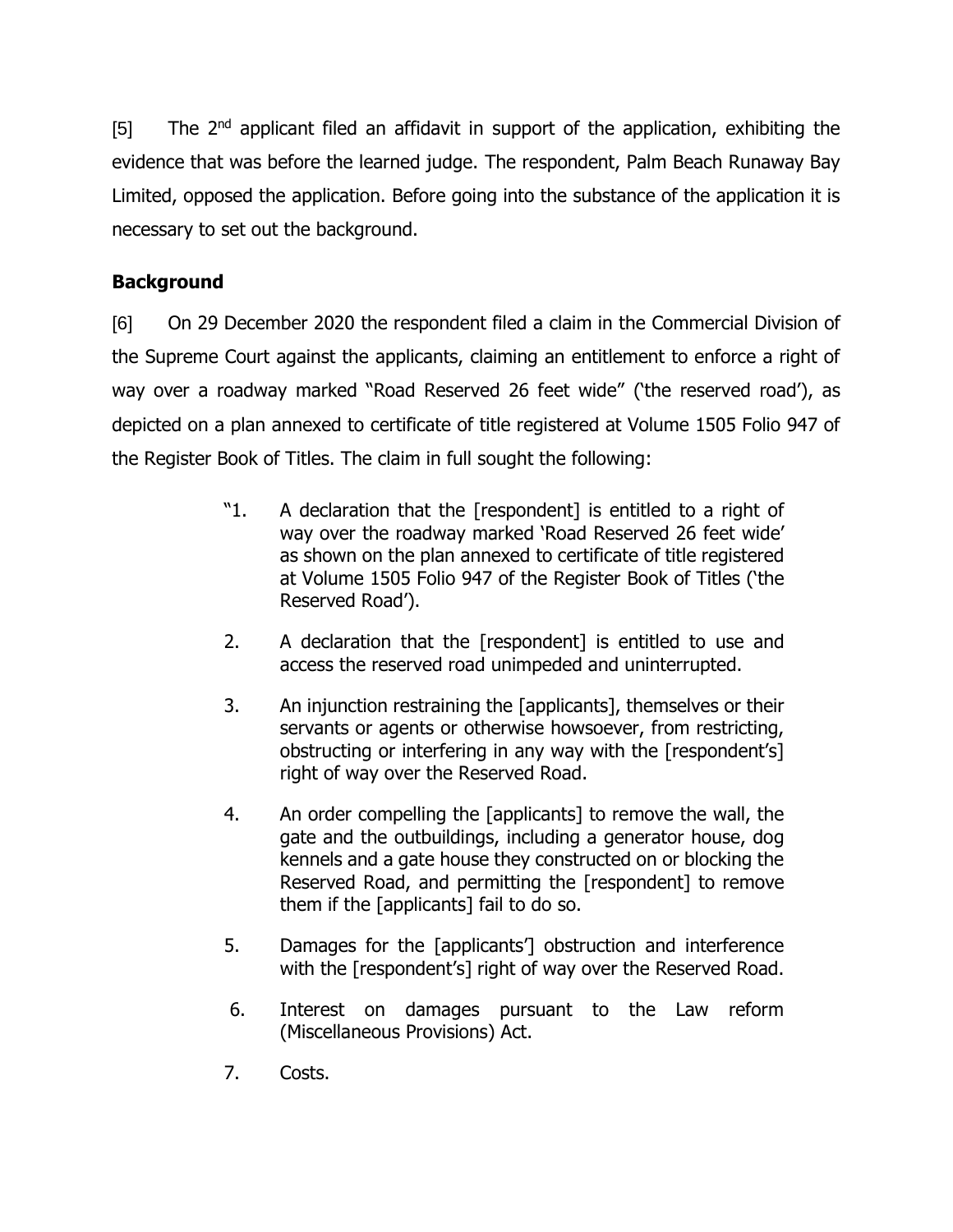8. Such further or other relief as the court may consider appropriate."

[7] On 16 February 2021 the applicants filed a defence to the claim asserting that the right of way had long been extinguished as they had been in exclusive and undisturbed occupation since or around 1996. They also averred that the said right of way had been abandoned or not exercised since its creation in or around 1950.

[8] On 6 October 2021 the respondent filed an application for summary judgment on the claim. The orders sought were that:

- "a. The [respondent] be granted summary judgment against the [applicants] on the claim herein.
- b. Alternatively, the [respondent] be granted summary judgment on the issue as to whether the right of way over the reserved road has been extinguished by virtue of the  $[1<sup>st</sup>]$ applicant's] alleged exclusive occupation of the reserved road.
- c. A hearing date be set for an assessment of damages.
- d. The costs of these proceedings be awarded to the [respondent].
- e. There be such further or other relief as the court deems just."

[9] At the hearing of the application for summary judgment, evidence was put before the learned judge in the form of affidavits sworn to by Frederick Moe and Grantley Fitzgerald Kindness (both filed 6 October 2021) and by the  $2<sup>nd</sup>$  applicant, Wentworth Prendergast and Seuin Pirson (all three filed 18 January 2022). The relevant facts as found by the learned judge from that evidence are as follows:

> a) the  $1<sup>st</sup>$  applicant is the registered owner of lot 8, which is registered at Volume 1267 Folio 64 of the Register Book of Titles and adjoins the respondent's land. (It is noted that the learned judge indicated that "The plan annexed to the title shows a roadway marked 'reserved road 26 feet wide' [The reserved road]". However, from the affidavit evidence of Mr Grantley Fitzgerald Kindness,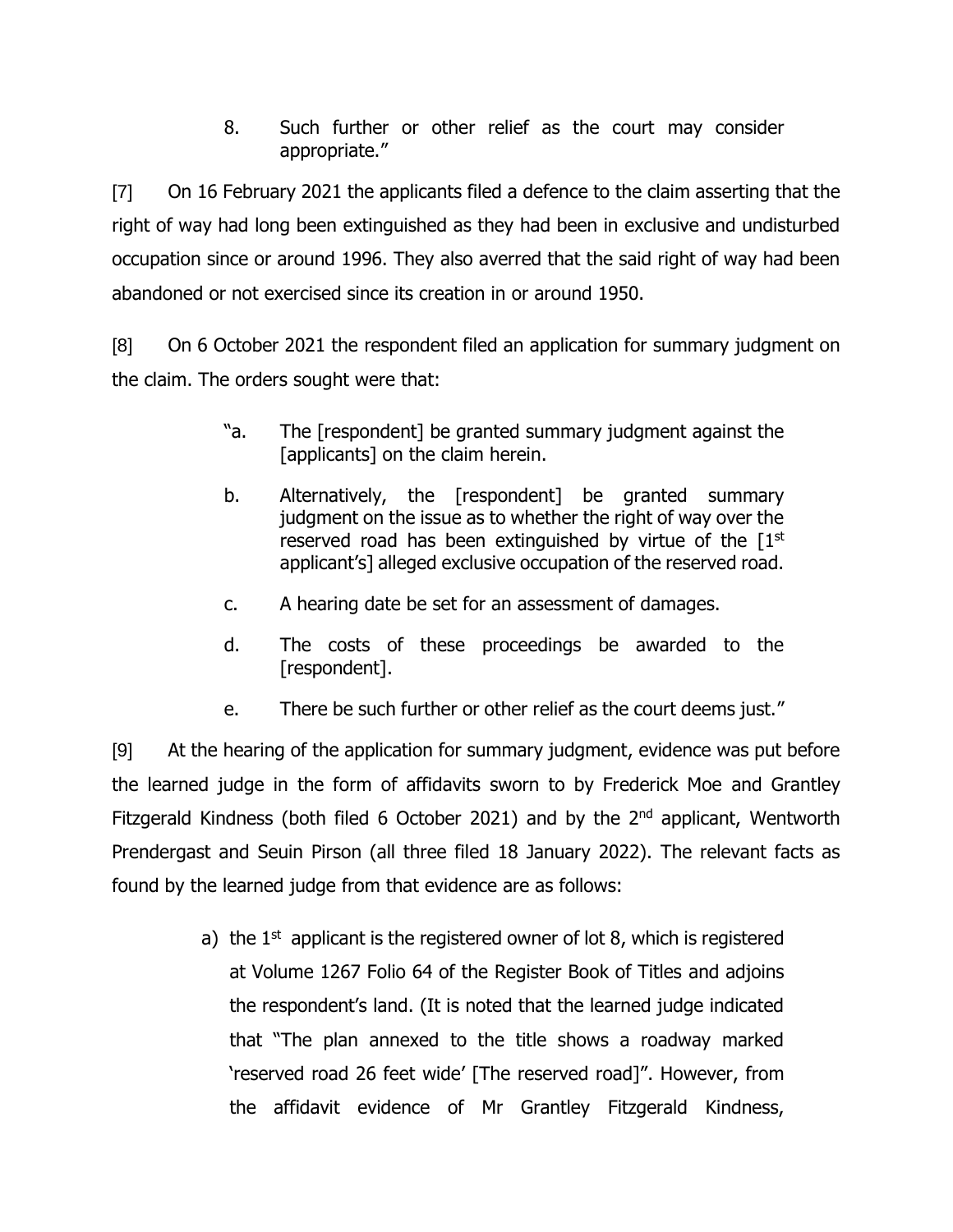Commissioned Land Surveyor, that plan was annexed to the title of the respondent registered at Volume 1505 Folio 947 of the Register Book of Titles. While the error is made in the outline of the facts, the correct indication of the annexure of the plan is outlined in the first order made by the learned judge at the end of his judgment. Nothing turns on the error, as there is no dispute concerning the identification of the reserved road or the physical outlay of the parties' properties.)

- b) the  $2^{nd}$  applicant is a director, and the general manager of the  $1^{st}$ applicant, who at all material times acted as its agent.
- c) the respondent is the registered owner of lots 2, 3, 4, 5, 6, 7, 13, 14 and the canal located between lots 4 and 5 and lots 7 and 8, all comprised in the certificate of title registered at Volume 1505 Folio 947 of the Register Book of Titles.
- d) the reserved road is adjacent to the  $1<sup>st</sup>$  applicant's land and to the respondent's land. It allows for an alternate access to the respondent's and the  $1<sup>st</sup>$  applicant's land.
- e) There is agreement on the physical outlay of the parties' properties as outlined in paragraphs  $3 - 5$  of the affidavit of Frederick Moe, a director of the respondent.
- f) The applicants constructed a fence and a gate in 1996 across the reserved road. The fence was later replaced by a wall. The applicants maintain that since 1996 they enjoyed exclusive occupation, use of and access to the reserved road, which, they contend, extinguished any right of way to the use of the reserved road by any other proprietor. They allege that there was no protest until long after the 12-year limitation period had passed.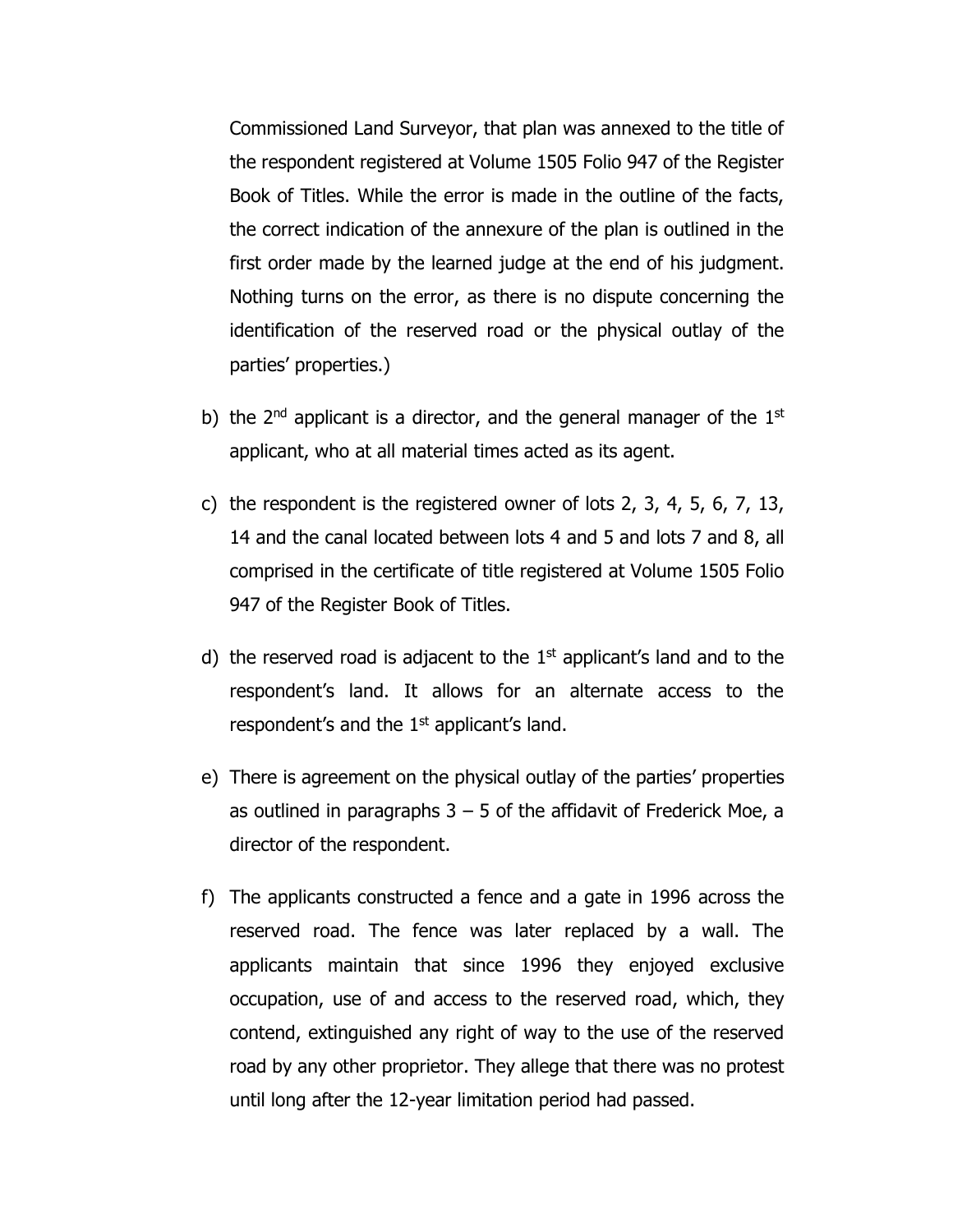- g) The applicants' position is supported by Wentworth Prendergast and Gavin Pirson who both confirm the presence of the fence and wall across the reserved road for a period exceeding 12 years and the applicants' exclusive possession.
- h) The respondent alleges that the applicants also erected a generator house, dog kennels and a gate house on the reserved road.
- i) By letter dated 13 November 2020 the Saint Ann Municipal Corporation requested the  $2<sup>nd</sup>$  applicant to remove the gate and wall obstructing the reserved road.
- j) The opinion provided in his affidavit by Grantley Fitzgerald Kindness after his review of the relevant titles, plans and easement was that:
	- "a. The Reserved Road is still part of the land registered at Volume 698 Folio 45; and
	- b. Both Palm Beach and Benbecula are entitled to a right of way over the Reserved Road and to use that roadway to access their respective properties."
- k) Despite the evidence of Grantley Fitzgerald Kindness, the applicants maintain that the right of way has been extinguished.

[10] It should also be noted that the Saint Ann Municipal Corporation indicated in letters to the 2<sup>nd</sup> applicant (dated 13 November 2020) and the respondent (dated 7 July 2021), that access should be granted by the applicants to the reserved road. In the letter to the respondent, it was stated that in the building and planning approval granted in 2019, it was indicated that the reserved road would serve as an alternate access point, particularly for emergency purposes. The approval was for a development being undertakn by the respondent on its property.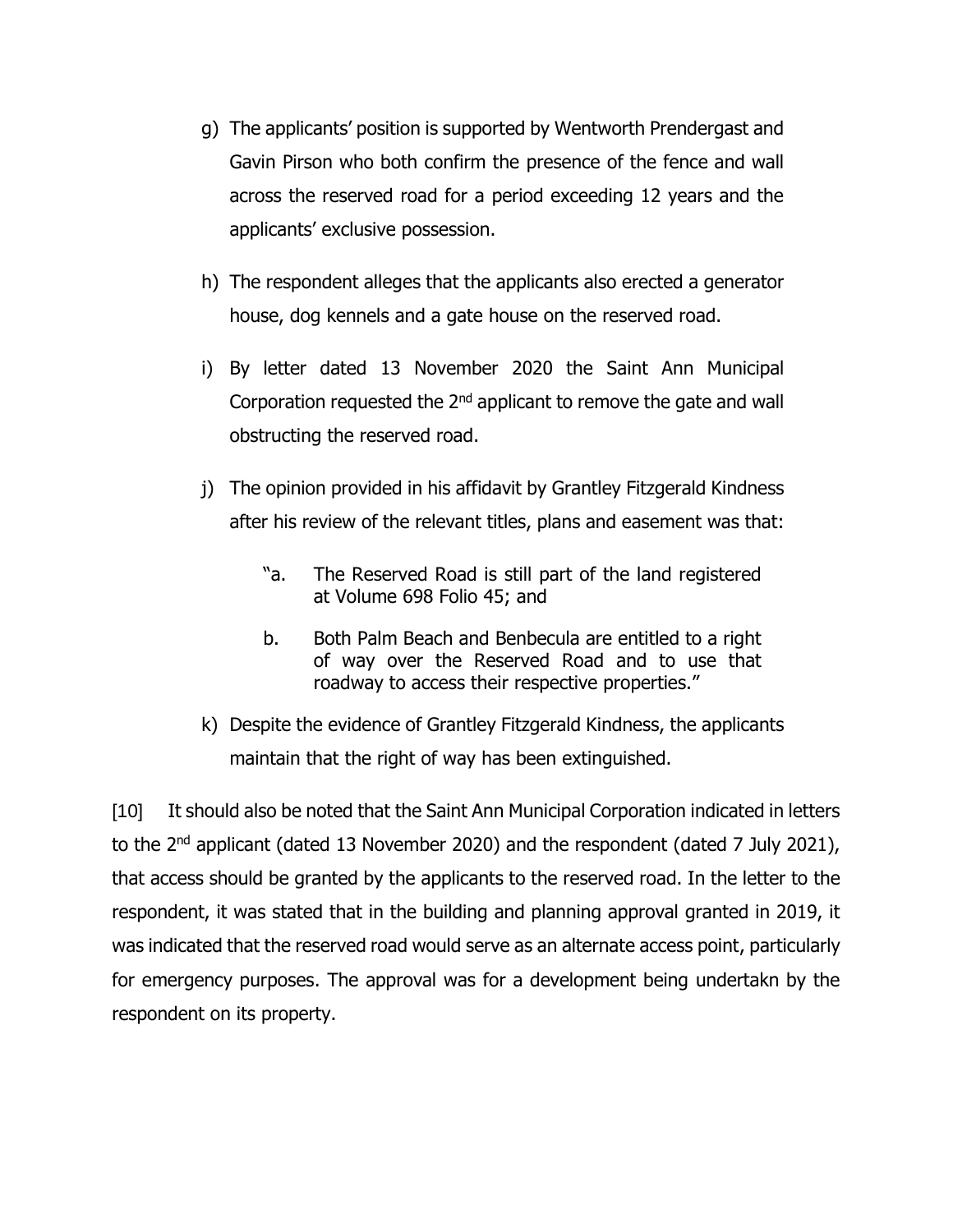[11] Regarding the facts, before this court, the position remains that as noted by the learned judge at paragraph [1] of his judgment, that, "although rather involved they are not much in dispute".

# **The submissions**

#### Counsel for the applicants

[12] Learned Queen's Counsel, Mrs Kitson, commenced by submitting that the need for permission to appeal, arose under section 11(1)(f) of the Judicature (Appellate Jurisdiction) Act ('JAJA'). She argued that, in the circumstances of this case, where none of the exceptions listed in the section are applicable, the issue was whether the order made by Batts J was interlocutory in nature. Having regard to dicta in the case of **Ronham & Associates Ltd v Christopher Gayle & Anor** [2010] JMCA App 17, she advanced that the order made by Batts J was interlocutory as if he had ruled against the application for summary judgment, the action would have proceeded. Therefore, even though his ruling disposed of the matter, it was interlocutory in nature.

[13] Queen's Counsel further advanced that the applicants are in compliance with rule 1.8(2) of the Court of Appeal Rules ('CAR') by applying to this court for leave to appeal, as an unsuccessful oral application for leave to appeal had been made by the applicants on 1 March 2022, after the judgment was delivered by the learned judge. Queen's Counsel also submitted that the application, having been filed on 15 March 2022, was within time and in compliance with rule 1.8(1) of the CAR. Pursuant to rule 1.8(9) of the CAR, considered in the case of **Evanscourt Estate Company Ltd v National Commercial Bank** (unreported) Court of Appeal, Jamaica, Supreme Court Civil Appeal No 109/2007, Application No 166/2007, judgment delivered 26 September 2008, Queen's Counsel acknowledged that for leave to be obtained, the applicants would have to show that they have a real as opposed to a fanciful chance of success on appeal.

[14] Queen's Counsel argued that the applicants have a real chance of success, as on a careful review of the Jamaican Limitation of Actions Act ('LAA'), the English 1833 Real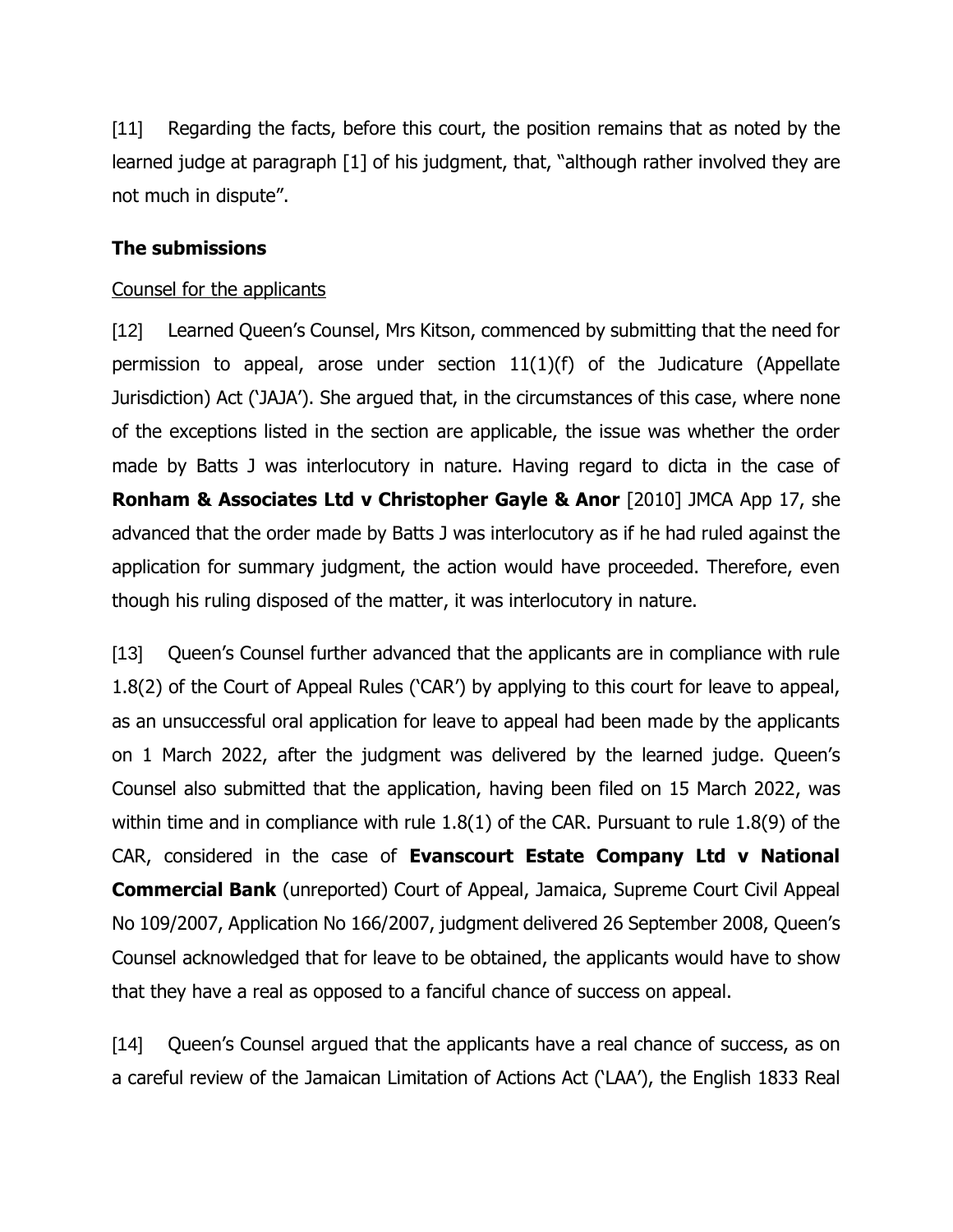Property Limitations Act from which it was copied and cases interpreting the English act, the findings of law upon which the learned judge had premised the grant of summary judgment are erroneous. In particular, Queen's Counsel maintained that the finding of the learned judge that the phrase in section 3 of the LAA "No person shall make an entry" is qualified by "to recover any land or rent" is incorrect.

[15] Instead, Queen's Counsel contended that on a review of sections 3, 21 and 30 of the LAA, the correct interpretation was that entry onto land should be considered separately and apart from an action or suit to recover any land or rent. She continued by advancing that a right of way is a right over land and the exercise of such a right would require an entry on such land. That right, she argued, may be extinguished by adverse possession of the area of land over which the right of way is asserted, thus extinguishing the right of way. She maintained that the issue as to whether this had occurred is triable and had to be determined based on evidence. Queen's Counsel cited Halsbury's Laws of England/Real Property and Registration (Volume 87 (2017) Chapter 1, paragraph 63) in support of her submission that an easement is an interest in land.

[16] She added that the learned judge had failed to appreciate the significance and applicability of the authorities relied on by the applicants, namely **Littledale v Liverpool College** [1898] 1 CH 19 and **Amritharaja and another v White and another** [2021] EWHC Ch 330 upheld on appeal at [2022] EWCA Civ 11, in that, although the courts found that the facts of each case did not meet the threshold required by the parties claiming adverse possession over the right of way, that is, that they had the necessary animus possidendi, they supported her submission that adverse possession of a right of way is in fact contemplated by the legislation and capable of being asserted in law.

[17] Queen's Counsel further submitted that, although the learned judge placed heavy reliance on obiter dicta in the case of **Icebird Limited v Alicia P Winegardner** [2009] UKPC 24 to come to his decision, one important distinction in that case was that the dominant and servient tenement lands, in relation to the easement, were owned by the respective parties, with the right of way to be exercised over the respondent's land. Most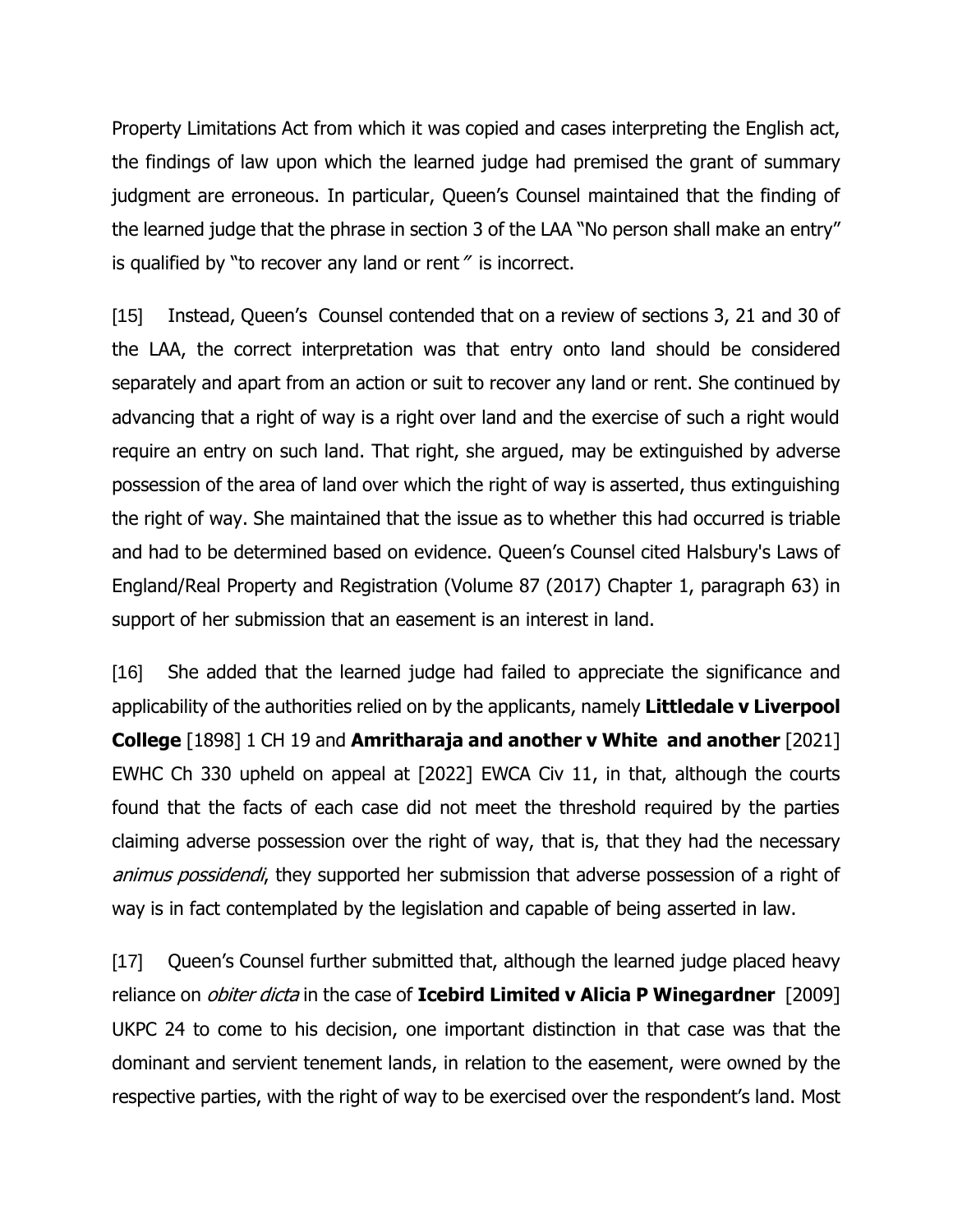important in her estimation, was the fact that their Lordships determined that there were triable issues which would not be prejudiced by the delay and therefore the action should not be struck out.

[18] Queen's Counsel also advanced that the obiter dicta in **Icebird**, when juxtaposed against the extensive analysis of the relevant issue done by their Lordships in the authorities relied on by the applicants, ought not to have resulted in the application being determined in the manner that it was by the learned judge.

[19] In respect of the application for the stay of proceedings, Queen's Counsel acknowledged that, in considering whether to exercise its discretion to grant a stay, the court should have regard to the applicant's prospect of success in the pending appeal, the real risk of injustice to one or both parties recovering or enforcing the judgment at the end of the appeal and the fact that the court had no power to stay a purely declaratory order.

[20] Queen's Counsel submitted that, whilst the first order of the learned judge was declaratory, he also went on to order a case management conference for assessment of damages and other relief which were susceptible to being stayed. Queen's Counsel also argued that the applicants had proven that they had a real prospect of success on the appeal and therefore a stay of execution of the judgment, including the case management conference for setting an assessment of damages and the consideration of other remedies, would be necessary to prevent ruin and injustice to the applicants if the appeal is successful. This is a context where orders made at the case management conference could include the demolition of the wall, gates and other structures built on the disputed right of way which would render the appeal nugatory should the appeal be successful.

[21] She added that there is greater risk of injustice to the applicants than to the respondent, as if the appeal is successful the applicants would suffer the losses outlined above, while if the appeal is unsuccessful the remedies would still be available to the respondent. She also advanced that, in that event, any loss to the respondent would be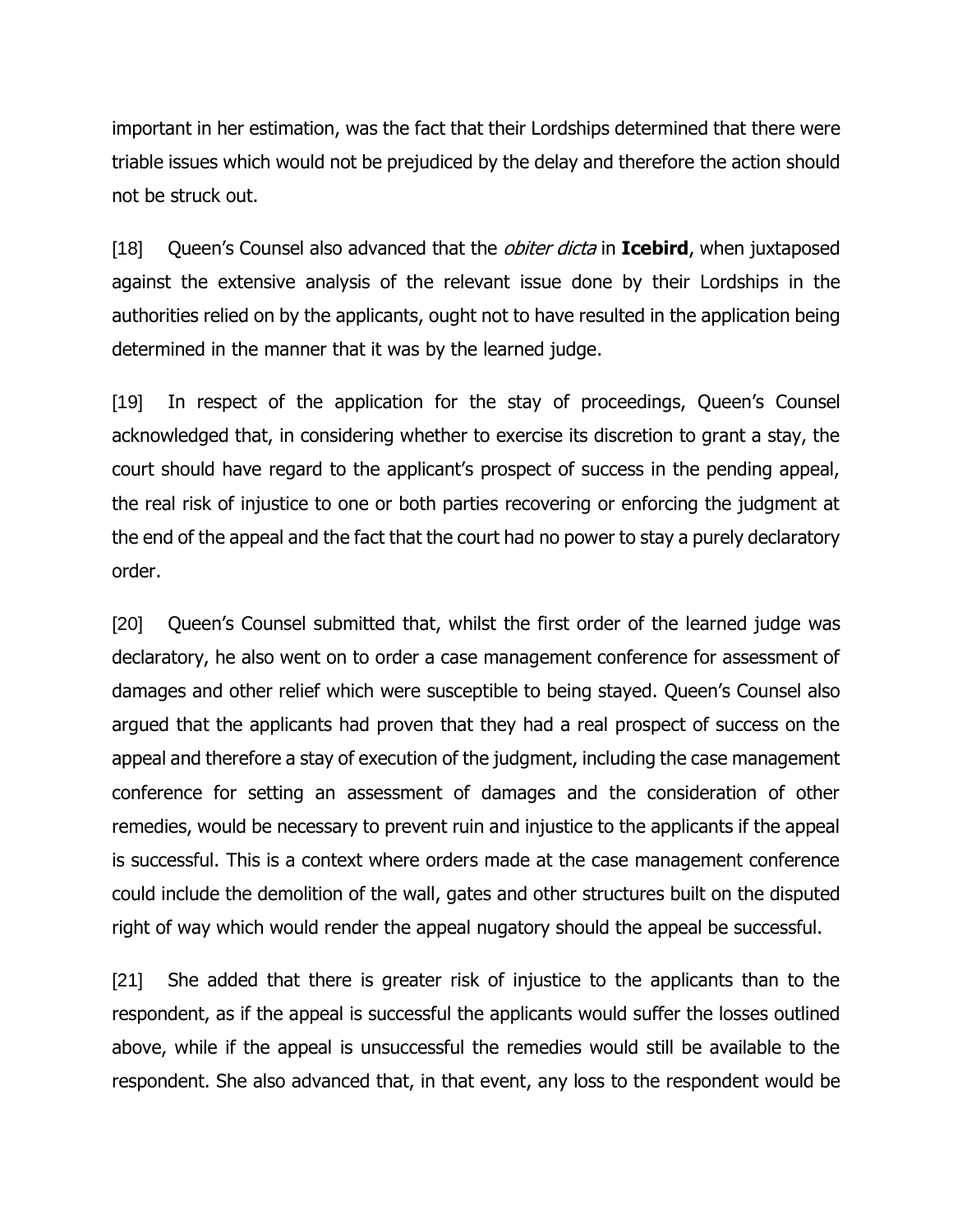quantifiable in damages as there had been no significant disruption to the activities of the respondent in completing its development.

[22] She submitted that the circumstances in this matter are fitting for the court to grant a stay of the orders. Queen's Counsel relied on the authorities of **Crown Motors Limited et al v First Trade International Bank and Trust Limited** (in liquidation) [2016] JMCA Civ 6 and **Dennis Atkinson v Development Bank of Jamaica Limited**  [2015] JMCA App 40 in support of the application for a stay.

#### Counsel for the respondent

[23] Learned Queen's Counsel Mr B St Michael Hylton submitted that the application for permission to appeal should be refused as the appeal does not have a realistic prospect of success. He relied on dicta from Morrison JA (as he then was) in the case of **Duke St John Paul Foote v University of Technology Jamaica and another** [2015] JMCA App 27A at paragraphs [20] and [21].

[24] Queen's Counsel argued that the two contentions advanced by the applicants to resist the respondent's application for summary judgment namely that:

- a) they have had exclusive possession of the reserved road for more than 12 years and have acquired by adverse possession the respondent's right of way over the reserved road; and
- b) that the respondent has abandoned the right of way, are not supported by the law or the facts.

[25] Queen's Counsel pointed out that the evidence established that the original owner of the parcel of land, which then included the property of the applicants and the respondent, "and his successors in title" were? granted "…full and free right to use the Road Reserved 40 feet wide…". He further advanced that the right of way or easement was endorsed on the title for the respondent's property in accordance with section 93 of the Registration of Titles Act ('RTA') in the following terms, "…TOGETHER WITH such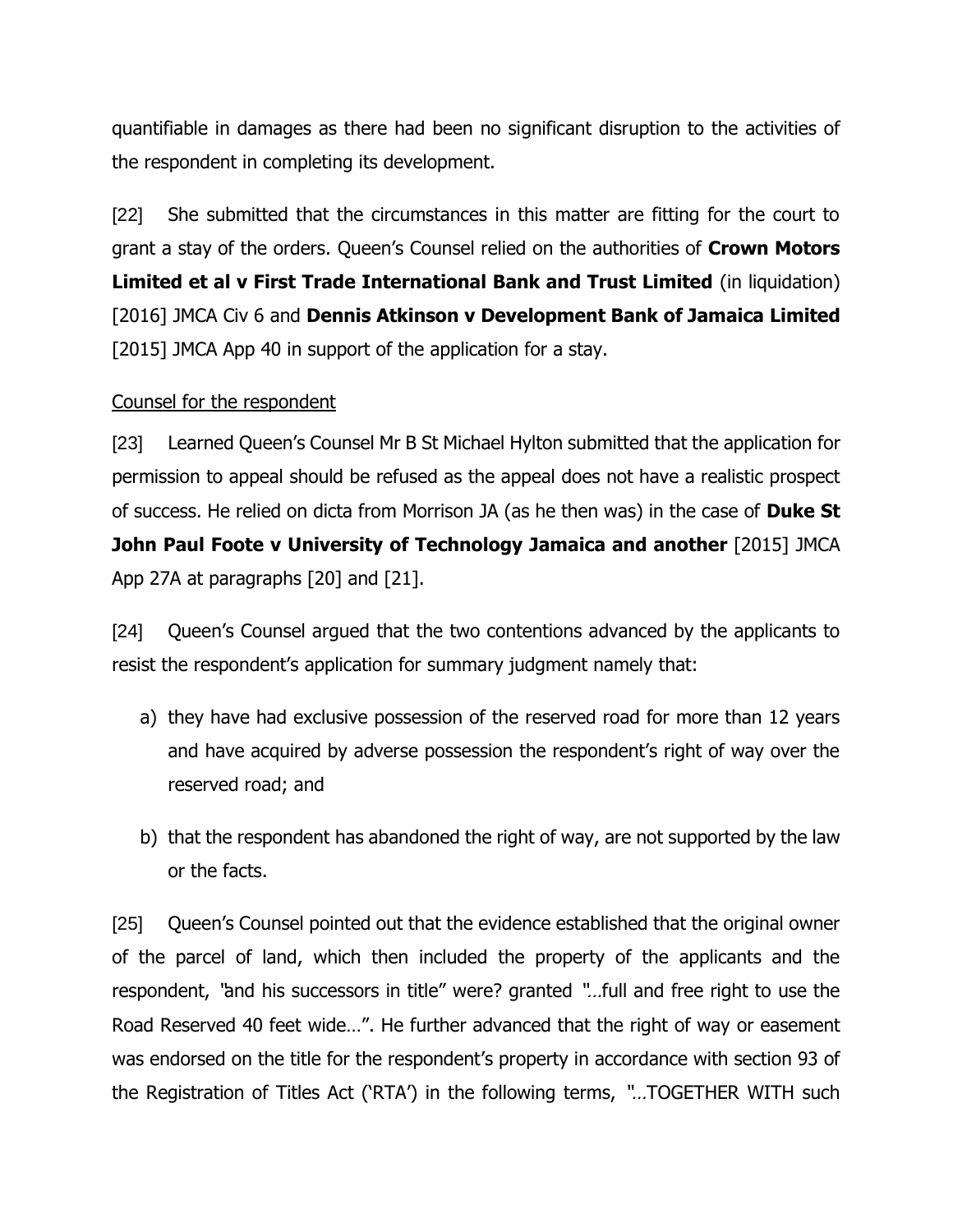right of way as is possessed by the registered proprietor of the lands comprised in Certificate of Title registered at Volume 534 Folio 17 over the roadway marked Road Reserved 26 Feet wide". Accordingly, he submitted there is no dispute that the respondent has a right of way over the reserved road. It should be noted however that, while the endorsement on the title of the original owner of the parcel of land which included the property of the applicants and the respondent reflected the width of the reserved road as 40 feet, the endorsement of the width of the reserved road on the title of the respondent was 26 feet.

[26] Queen's Counsel maintained that an easement is a right over a parcel of land (servient tenement) which may be exercised by the owner of an adjoining parcel of land (dominant tenement). Further, that the previous owners expressly granted the registered proprietors of the respondent's property (and their successors) the right of way over the reserved road that is part of land registered at Volume 698 Folio 45, which is separate from the respondent's and the applicants' properties, and which is not owned by either party.

[27] Thus Queen's Counsel submitted, even if the applicants had a claim to adverse possession of the property containing the reserved road, they would own that land subject to the express right of way over the reserved road.

[28] Queen's Counsel also contended that section 3 of the LAA does not impose a limitation period against the right to enforce an easement and further that the definition of "land" in section 2 of the LAA to which section 3 applies does not apply to easements: see **Icebird Limited v Alicia P Winegardner** which addressed a materially similar provision.

[29] Queen's Counsel additionally relied on the proviso to section 70 of the RTA which he submitted had the effect that any title acquired by the applicants through adverse possession would be subject to the existing easement that burdens the title and could not extinguish the easement.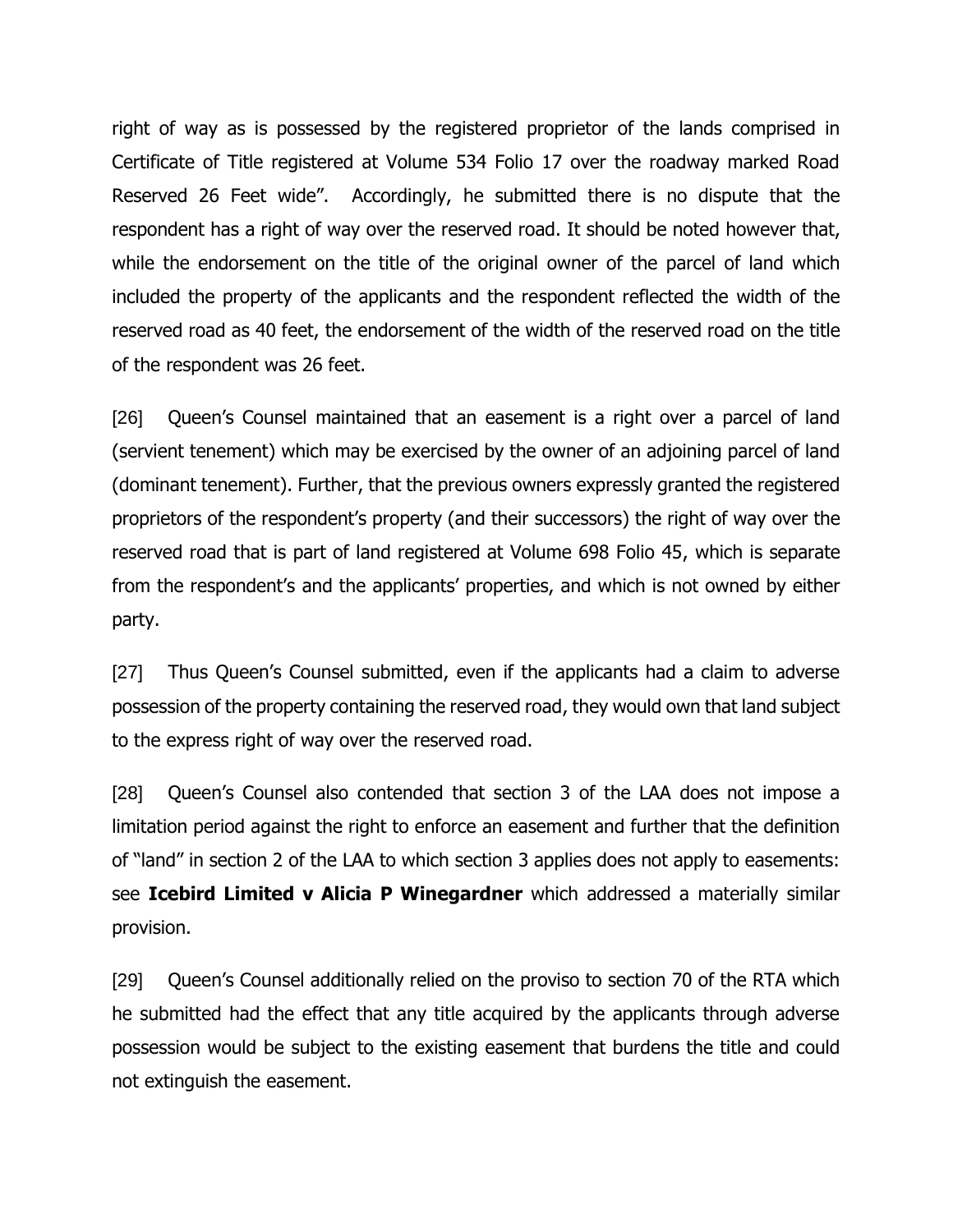[30] Queen's Counsel also stated that he agreed with the formulation from Halsbury's cited by counsel for the applicants that an easement is an interest in land. He, however, argued that the learned judge opined that an easement was not an "interest in possession" in land, which was not a point addressed by the extract from Halsbury's.

[31] Queen's Counsel also sought to distinguish the authorities of **Amritharaja and another v White and another** and **Littlesdale v Liverpool** relied on by counsel for the applicants. Those arguments will be addressed during the discussion and analysis.

[32] On the issue of abandonment, Queen's Counsel submitted that it was clear on the evidence before the court that no intention of the respondent to abandon the right of way had been established, hence that could not be a basis for the appeal to succeed. He relied on Commonwealth Caribbean Property Law at page 212 and **Icebird Limited v Alicia P Winegardner** at paragraph 24. He observed, however, that it appeared the application was limited to the issue concerning whether adverse possession could extinguish the easement in these circumstances, as the finding of fact by the learned judge on the abandonment issue was unassailable, and it was not just a matter of whether or not the challenge on the issue of abandonment was pleaded.

[33] On the question of the stay, Queen's Counsel advanced that if the submissions on behalf of the respondent were accepted no question of a stay arises. In any event, Queen's Counsel submitted the stay should be refused as there are no substantive buildings on the property. The order of the court does not prevent the applicants from using the reserved road; it prevents applicants from excluding the respondent. Queen's Counsel also submitted that the balance of convenience favoured the stay being refused as the development approved for the respondent from 2019 could not proceed as the municipal corporation indicated they could not proceed unless they had access to the reserved road. Queen's Counsel, therefore, invited the court to refuse the application brought by the applicants and award costs to the respondent.

#### Counsel for the applicants in reply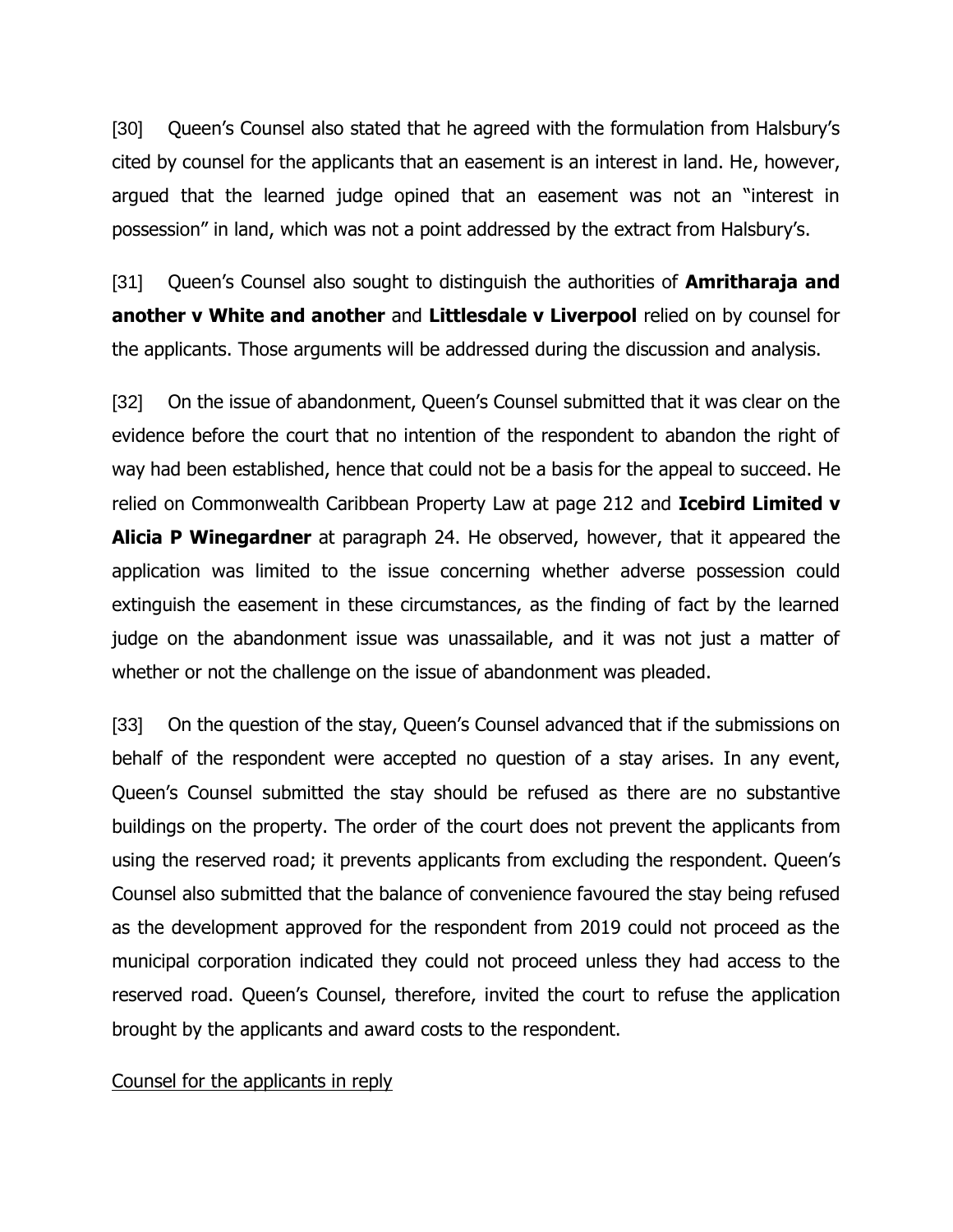[34] In reply, Mrs Kitson indicated that she disagreed with the interpretation of the proviso to section 70 of the RTA put forward by Mr Hylton. She submitted that once land is adversely possessed, both the previous title and any easement attached to it as an interest in land would also be extinguished.

[35] Mrs Kitson also noted that, whilst the submissions on behalf of the applicant did not address the issue of abandonment, the findings of law and fact challenged in the draft notice of appeal filed by the applicants, included a challenge to paragraph [17] of the judgment of the learned judge in which the issue of abandonment was addressed.

### **Discussion and analysis**

[36] It is common ground that under section  $11(1)(f)$  of the JAJA, under which this application falls, it is interlocutory in nature as explained in the case of **Ronham & Associates Ltd v Christopher Gayle & Anor**. It is also not in dispute that the applicants are in compliance with paragraphs (2) and (1) of rule 1.8 of the CAR. The remaining central consideration under rule 1.8(9) of the CAR, on which this application turns, is whether the proposed appeal of the applicants has a real, that is a realistic not a fanciful chance of success: see **Evanscourt Estate Company Ltd v National Commercial Bank** and **Duke St John Paul Foote v University of Technology Jamaica and another**.

[37] In determining that solitary consideration, two issues have arisen from the submissions, namely:

- a) Assuming the applicants have obtained or are entitled to obtain title to the reserved road through adverse possession, can that adverse possession extinguish the easement or right of way granted to the respondent over the reserved road?
- b) Is there any reasonable basis on which the finding of the learned judge that there was insufficient evidence that the respondent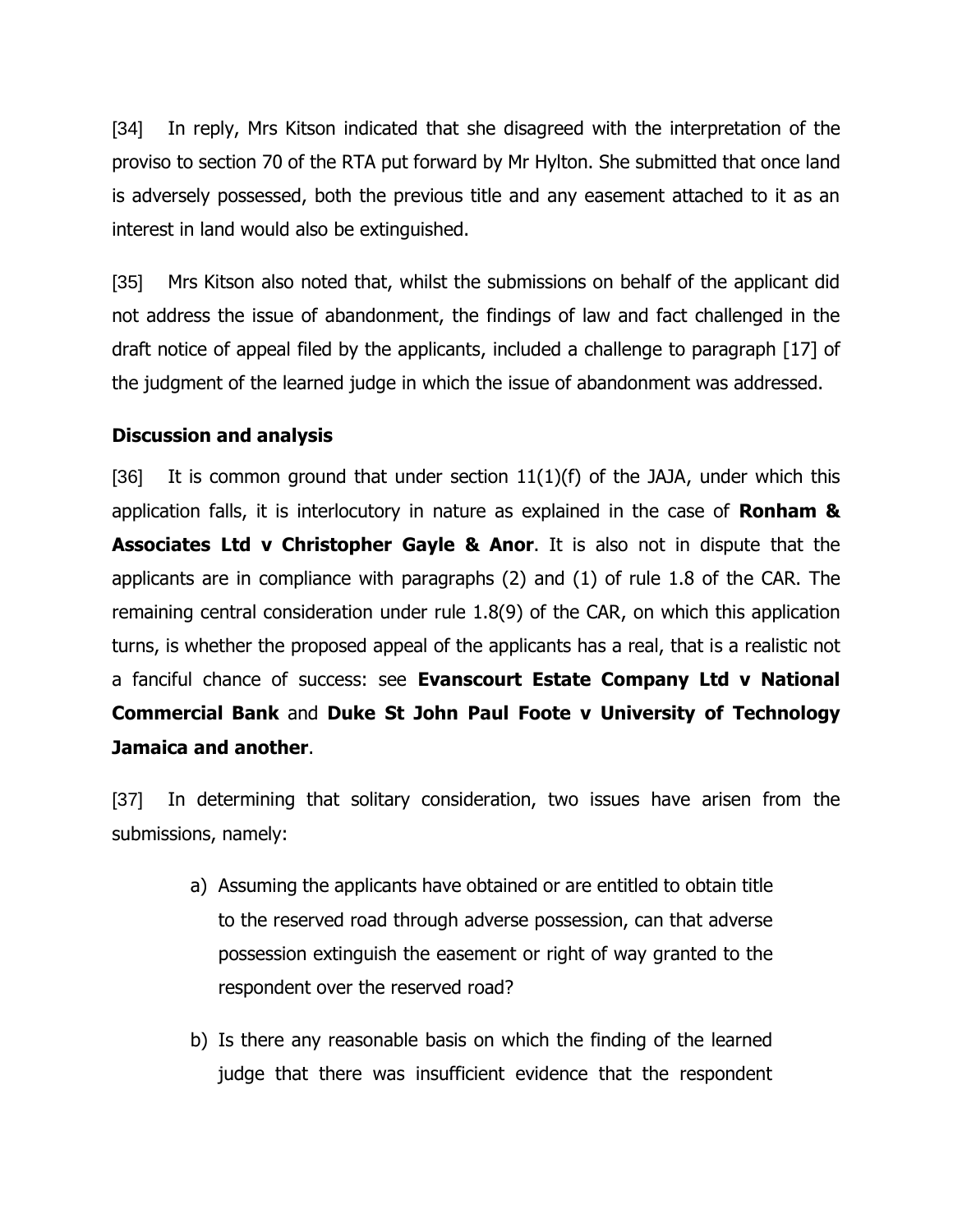displayed any intention to abandon the easement may be challenged?

[38] I will address each in turn.

#### Issue a

[39] As noted in the court below and earlier in this judgment, the material facts are not in dispute and, in main, do not need to be further rehearsed at this point. It will, however, be useful to spotlight a few points from the agreed facts, the significance of which will be highlighted later. Those facts are:

- a) both the 1<sup>st</sup> applicant's and the respondent's properties were originally part of a larger parcel of land whose owner and successors in title were granted "…full and free right to use the [r]eserved [r]oad….";
- b) the right of way over the reserved road is endorsed on the title of the respondent;
- c) the reserved road is adjacent to both the  $1<sup>st</sup>$  applicant's property and to the respondent's property. It allows for alternate access to their respective properties;
- d) the reserved road is part of land registered at Volume 698 Folio 45 of the Register Book of Titles, which is a title owned by a third party; and
- e) the applicants have for a long time, (claimed to be 26 years by the applicants), fenced/walled off and gated the reserved road for their sole use.

[40] Central to the determination of the issue is the nature of an easement and the rules that have developed governing their exercise, existence and extinguishment. As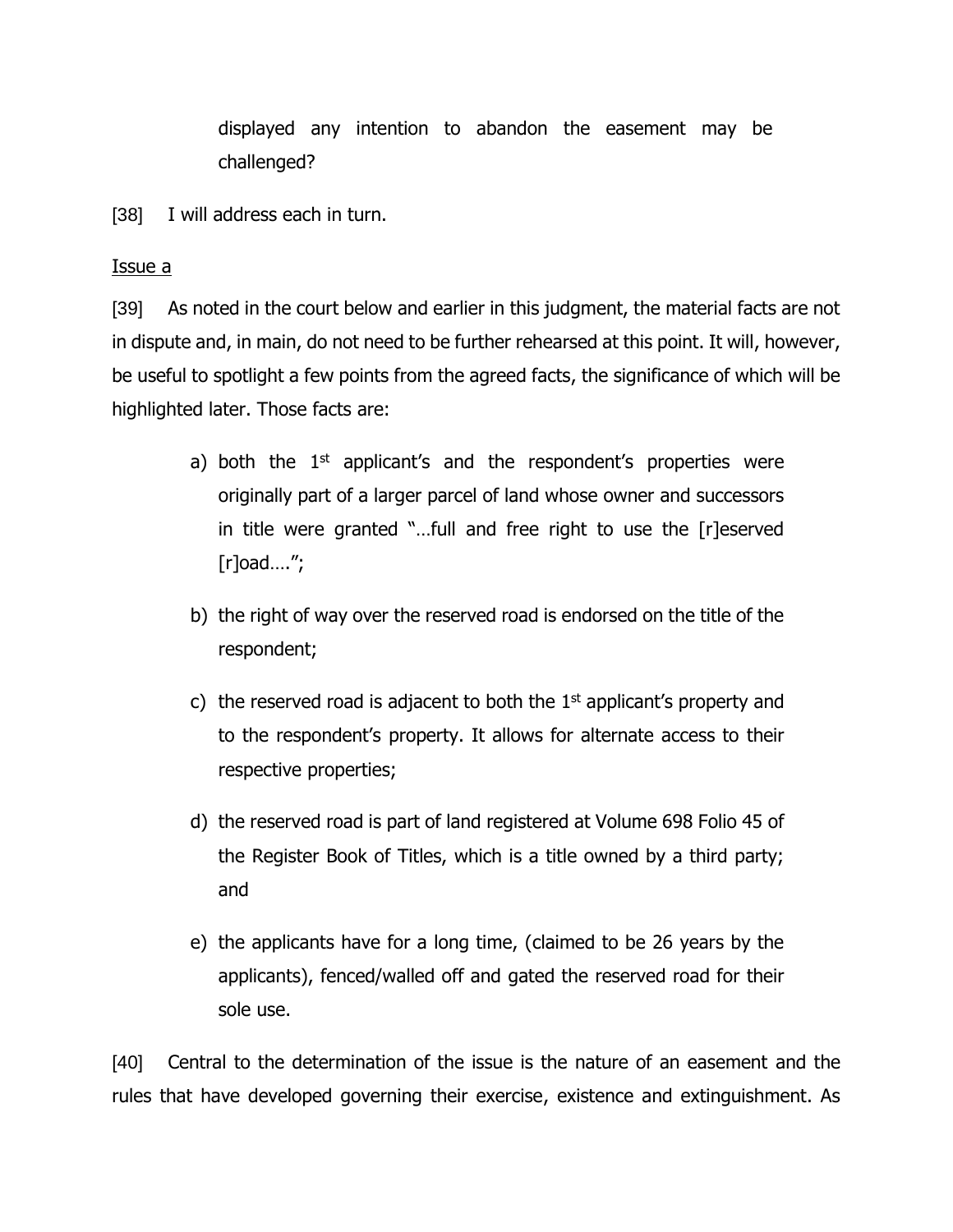noted at page 834 of the Law of Real Property 5<sup>th</sup> Edition by Sir Robert Megarry and HWR Wade, an easement is a right that developed at common law by which one land owner could acquire a right over the land of another such as a right of way. At page 835 the learned authors note that one of the essentials of an easement is that there must be a dominant tenement which gains a right over a servient tenement in respect of which the easement is granted. It should also be highlighted that if the dominant and servient tenements come into the ownership and possession of the same person, any easement is extinguished: see **Buckby v Coles** (1814) 5 Taunt. 311. This latter rule recognises that as stated at page 837 of the Law of Real Property  $5<sup>th</sup>$  Edition, "a man cannot have rights against himself".

[41] The contention of the applicants, that adverse possession can extinguish an easement or right of way, is based on the interpretation of certain sections of the LAA advanced by counsel for the applicants. All the relevant sections will be set out below. Section 2 of the LAA provides:

> "'land' shall extend to messuages and all other **corporeal** hereditaments whatsoever, and also to any share, estate or interest in them, or any of them, whether the same shall be a freehold or chattel interest;" (Emphasis supplied)

[42] Section 3 of the LAA sets the limitation period within which certain actions must be taken to be enforceable. It states:

> **"No person shall make an entry, or bring an action or suit to recover any land or rent, but within twelve years next** after the time at which the right to make such entry, or to bring such action or suit, or shall have first accrued to some person through whom, or, if such right shall have not accrued to any person through whom he claims, then within twelve years next after the time at which the right to make such entry, or to bring such action or suit, shall have first accrued to the person making or bringing the same." (Emphasis supplied)

[43] Section 21 of the LAA further provides: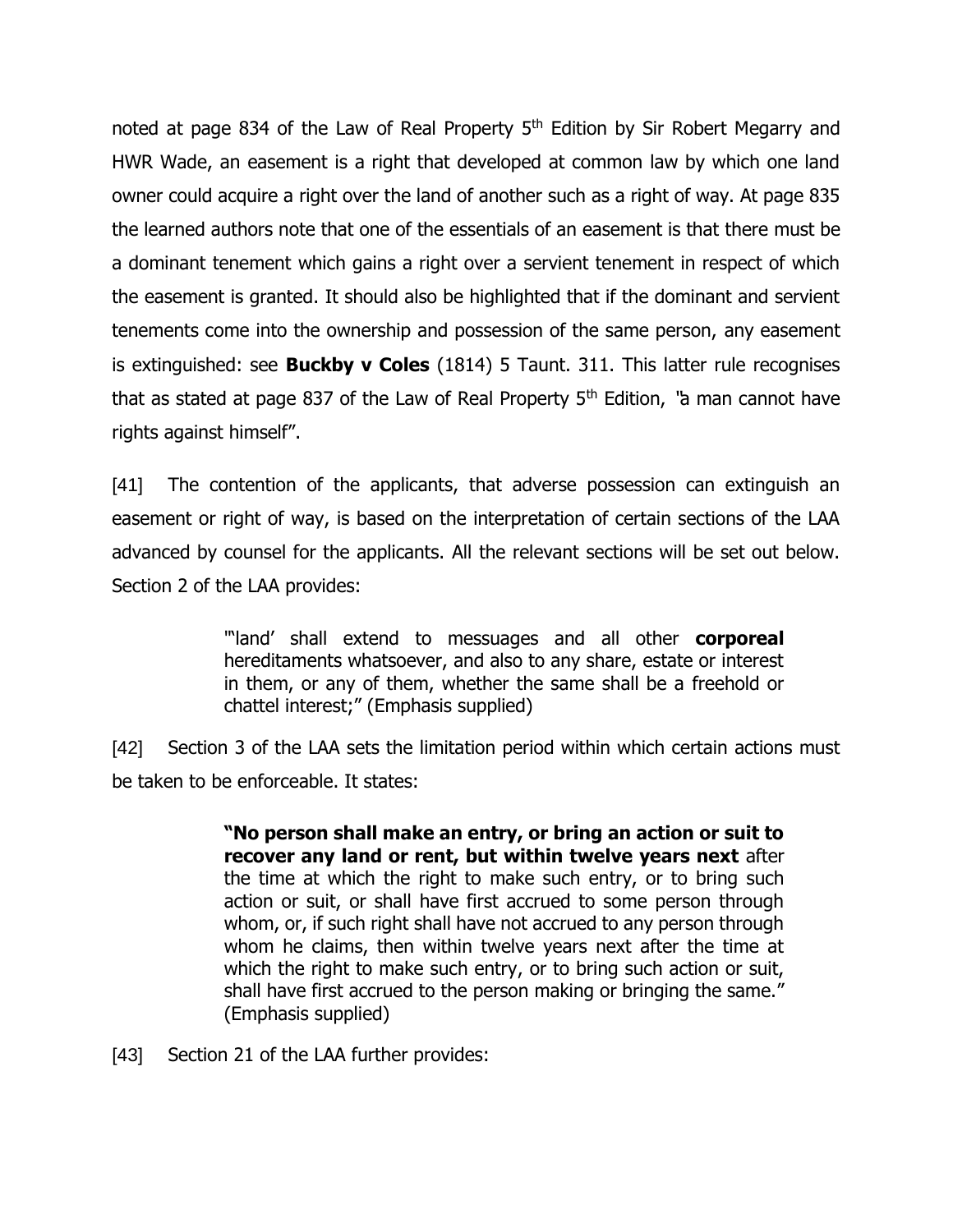"When the right of any person **to make an entry, or bring an action to recover any land or rent** to which he may have been entitled for an estate or an interest in possession, shall have been barred by the determination of the period hereinbefore limited which shall be applicable in such case, and such person shall at any time during the said period have been entitled to any other estate, interest, right or possibility, in reversion, remainder or otherwise, in or the same land or rent, no entry, or action shall be made or brought by such person, or any person claiming through him, to recover such land or rent, in respect of such other estate, interest, right or possibility, unless in the meantime such land or rent shall have been recovered by some person entitled to an estate, interest or gift which shall have been limited or taken effect after or in defeasance of such estate or interest in possession." (Emphasis supplied)

[44] Then at section 30 of the LAA it states:

"At the determination of the period limited by this Part to any person **for making an entry, or bringing any action or suit, the right and title of such person to the land or rent, for the recovery whereof** such entry, action or suit respectively might have been made or brought within such period, shall be extinguished." (Emphasis supplied)

[45] The centrepiece of the submissions made on behalf of the applicants is that the uses of the word "or" in sections 3, 21 and 30 of the LAA, mean that entry onto land should be considered separately and apart from an action or suit to recover any land or rent. It is in that context that the learned judge disagreed and found on the totality of his reasoning, that the "entry" referred to in the sections was in the context of the exercise of some right of possession and did not relate to a mere right of passage. Consequently, after analysing the three sections the learned judge concluded at paragraph [12] that:

> "Manifestly therefore the Limitation of Actions Act has no application to a claim to exercise prescriptive rights. It only applies in this regard to claims for ownership, possession or rent."

[46] I agree with the finding of the learned judge. The sections cannot bear the strain of the interpretation that learned Queen's Counsel for the applicants advanced. The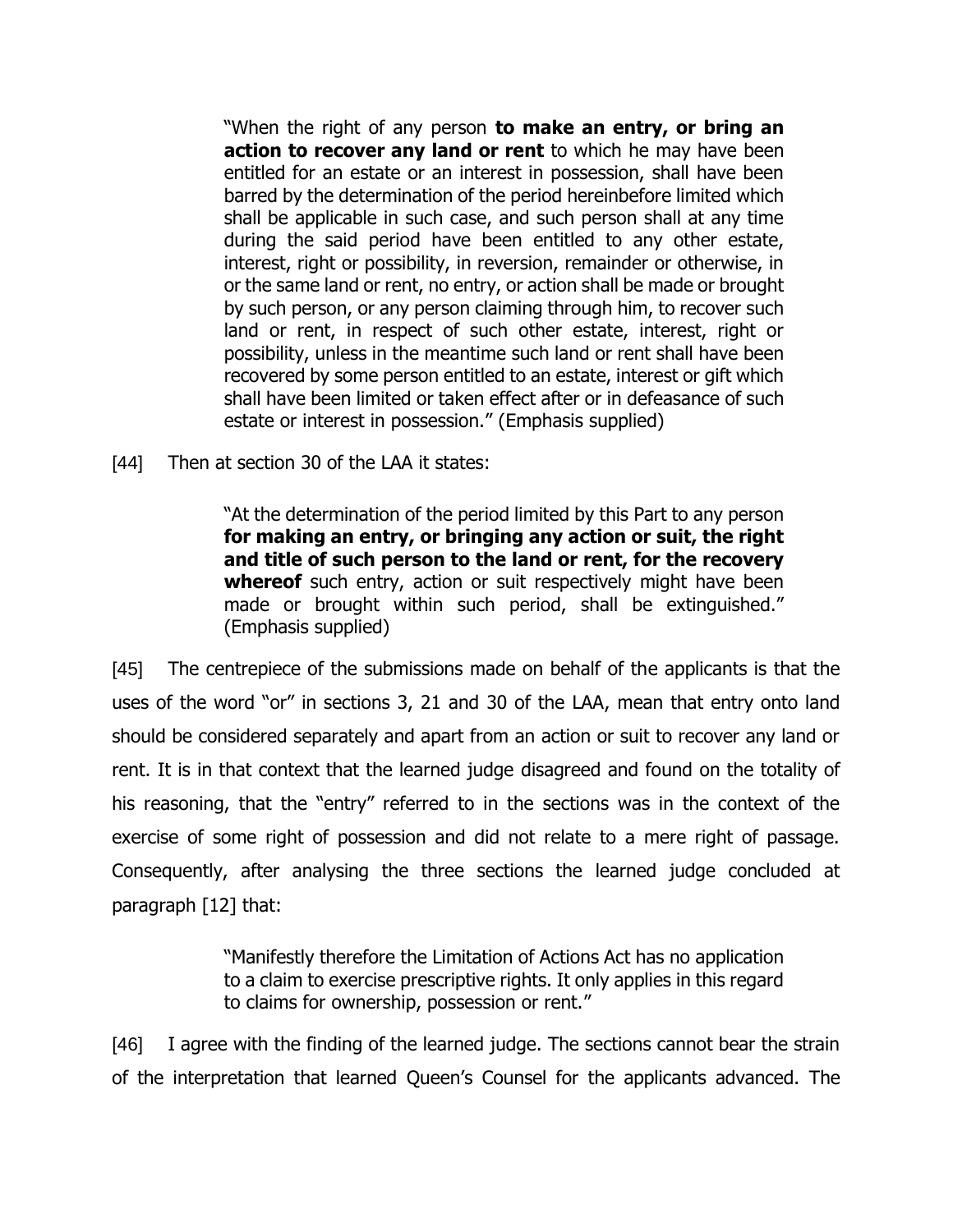correctness of the conclusion of the learned judge is demonstrated by a consideration of the definition of "land" in section 2 of the LAA, which informs the subject matter to which section 3 of the LAA applies. That definition makes it clear that "land" includes only corporeal hereditaments and not incorporeal hereditaments such as easements.

[47] The decision in **Icebird Limited v Alicia P Winegardner** is very instructive. In that case the Judicial Committee of the Privy Council made it clear that the Limitation Act 1995 of The Commonwealth of the Bahamas, which is similarly worded to the Jamaican LAA, did not apply to bar the enforcement of an easement, as an easement does not fall within the definition of "land".

[48] The relevant facts of **Icebird Limited v Alicia P Winegardner** are that the appellant, Icebird Limited, is the fee simple owner of Lot 11 Block 1 Lydford Cay Estate and the respondent, Ms Winegardner, the fee simple owner of Lot 3 Block 5 in the same estate. The appellant claimed the benefit of a right of way running from its property down to the beach over servient land forming part of Lot 3. The right of way was created by a conveyance in 1954 between the then owners of the estate, of which both Lot 11 and Lot 3 form part, and the appellant's predecessors in title to Lot 11. Lot 3, including the roadway over which the right of way was granted, was conveyed to the respondent's predecessors in title in 1960, with the conveyance being expressed to be subject to the right of way granted by the 1954 conveyance. In 1968 the appellant's predecessors in title to Lot 11 and the respondent's predecessors in title to Lot 3 executed a deed of release which reduced the width of the right of way. The appellant alleged that from about 1998 the respondent had by various means obstructed its right of way.

[49] The respondent's defence was first that the right of way had never been exercised by the appellant and must be taken to have been abandoned and, second, that the causes of action sued upon did not arise within 20 years of the commencement of the cause of action and were therefore time barred.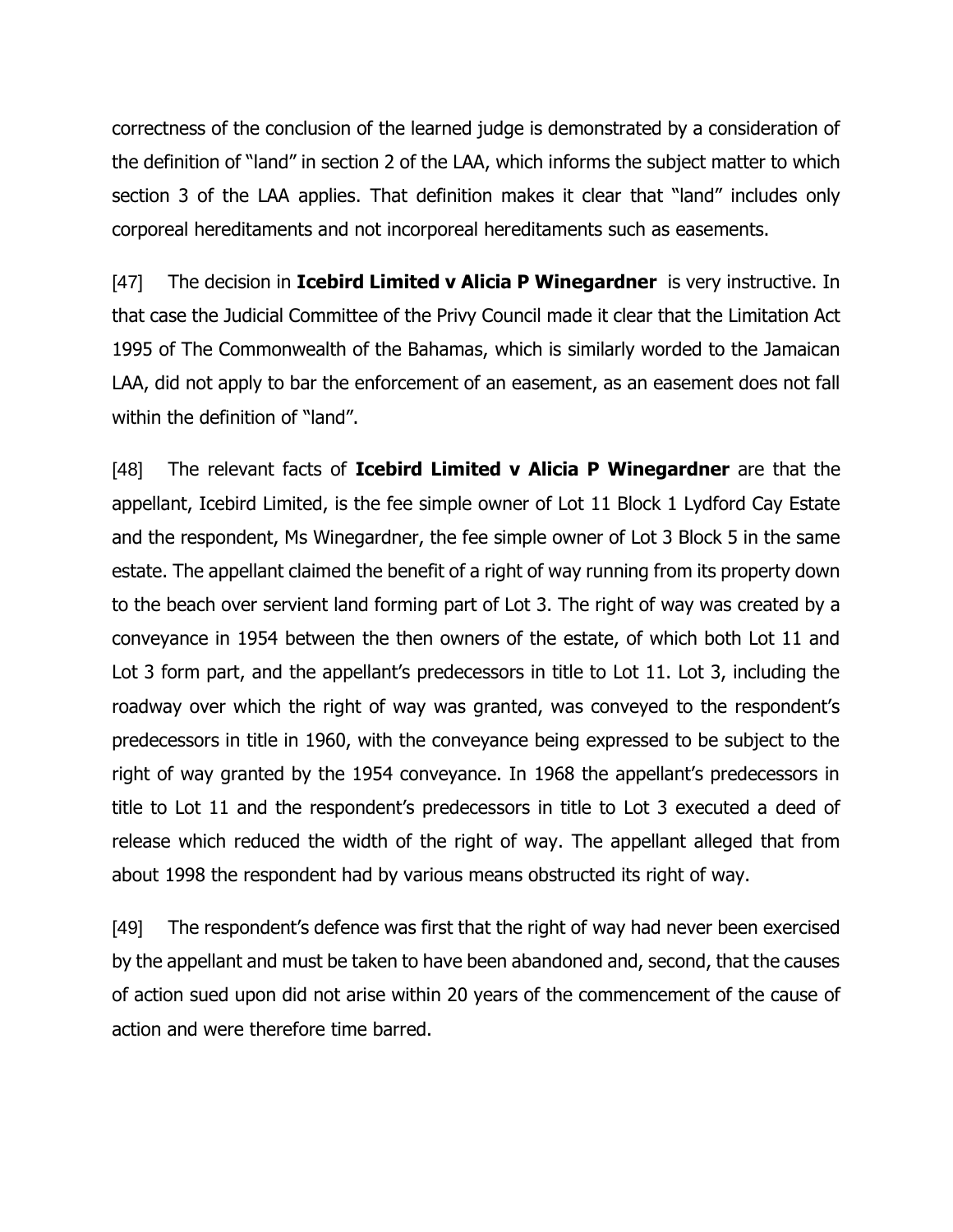[50] At paragraph 16 of the judgment, Lord Scott of Foscote writing for the Board addressed the issue of the time-bar as follows:

> "Finally, there are the time-bar points. Their Lordships feel bound to say that the respondent's submissions based on the effect of the Limitation Act 1995 and its statutory Predecessors appear to them to be misconceived. The appellant's claim is not a claim for the recovery of land and is not subject to the twelve year limitation period for such a claim prescribed by section 16(3) of the 1995 Act or to the twenty year period prescribed by section 1 of the Real Property Limitation Act 1874. Neither of these statutory provisions has any application to a claim for an injunction to restrain interference with an easement. If the appellant's easement is still subsisting, i.e., has not been extinguished by abandonment, interference with it is a common law nuisance. Future interference can be restrained by an injunction. Past interference can be remedied by an award of tortious damages. The limitation period applicable to a claim for tortious damages for nuisance is six years. It follows that if the appellant succeeds in its claim based on interference with its right-of-way it can expect to obtain an injunction and damages limited to the period of interference starting six years before the commencement of the action. If the present action were to be struck out, there would be nothing, bar payment of the costs of the present action, to prevent the appellant from commencing a fresh action in which the same result would be reached as if it had been the present action that had been prosecuted to judgment. The only difference would be that the period for which damages would be claimable would commence six years before the commencement of the new action."

[51] Implicitly, therefore, the disjunctive interpretation of the LAA urged by the applicants that a right of passage over land could in the circumstances of this case be subject to being extinguished by the land being acquired by adverse possession, is incompatible with the decision in **Icebird Limited v Alicia P Winegardner**.

[52] The court also accepts the submissions of Mr Hylton that, while section 70 of the RTA establishes the indefeasibility of registered title under the Torrens system, the proviso to that section supports the conclusion that any title acquired by the applicants through adverse possession, would be subject to the easement subsisting at the time of acquisition. Section 70 and its proviso provide: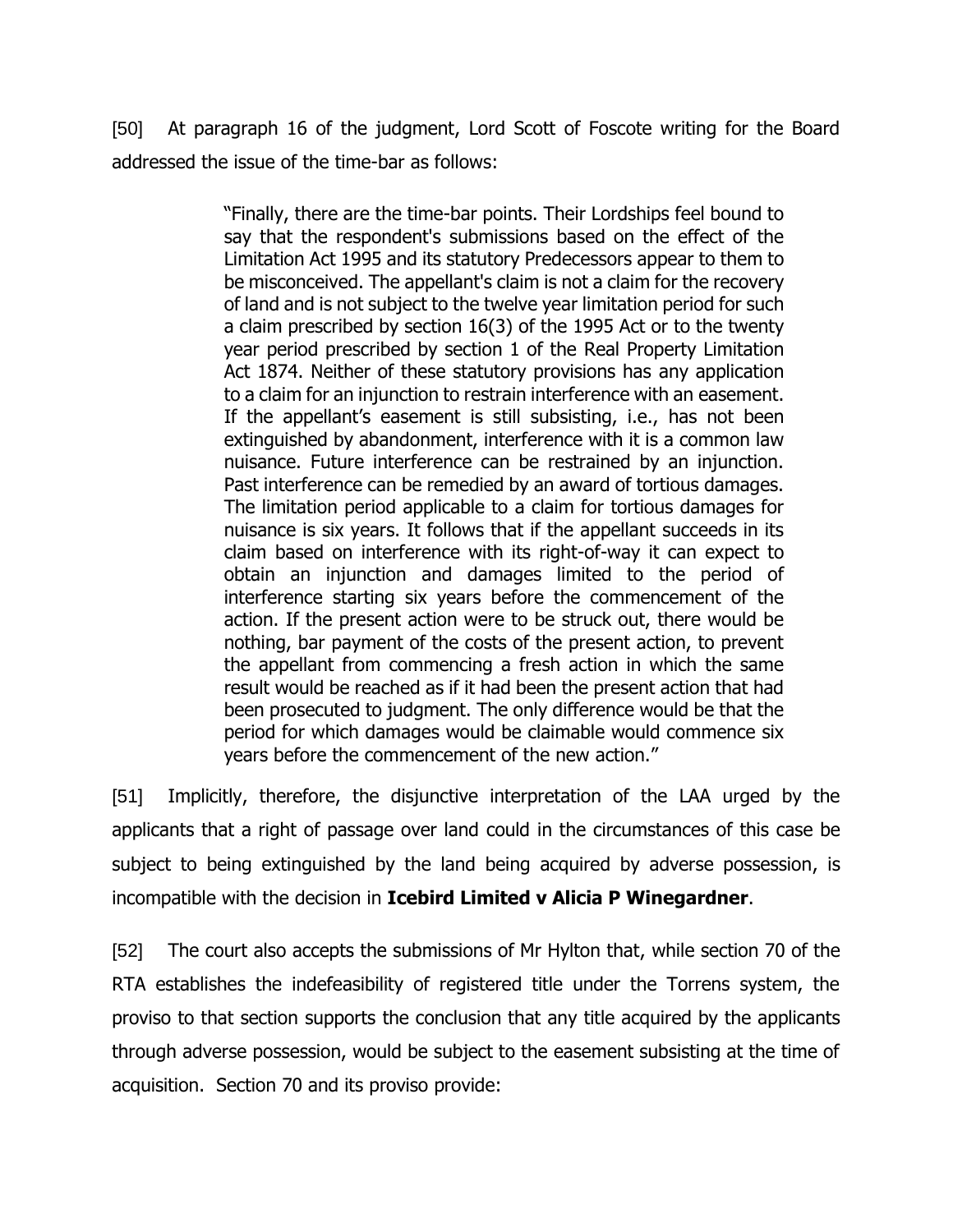70. Notwithstanding the existence in any other person of any estate or interest, whether derived by grant from the Crown or otherwise, which but for this Act might be held to be paramount or to have priority, the proprietor of land or of any estate or interest in land under the operation of this Act shall, except in case of fraud, hold the same as the same may be described or identified in the certificate of title, subject to any qualification that may be specified in the certificate, and to such incumbrances as may be notified on the folium of the Register Book constituted by his certificate of title, but absolutely free from all other incumbrances whatsoever, except the estate or interest of a proprietor claiming the same land under a prior registered certificate of title, and except as regards any portion of land that may by wrong description of parcels or boundaries be included in the certificate of title or instrument evidencing the title of such proprietor not being a purchaser for valuable consideration or deriving from or through such a purchaser:

Provided always that the land which shall be included in any certificate of title or registered instrument shall be **deemed to be subject to** the reservations, exceptions, conditions and powers (if any), contained in the patent thereof, and to any rights acquired over such land since the same was brought under the operation of this Act under any statute of limitations, and to any public rights of way, and to **any easement required by enjoyment or user, or subsisting over or upon or affecting such land**, and to any unpaid rates and assessments, quit rents or taxes, that have accrued due since the land was brought under the operation of this Act, and also to the interests of any tenant of the land for a term not exceeding three years, notwithstanding the same respectively may not be specially notified as incumbrances in such certificate or instrument." (Emphasis supplied)

[53] Therefore, if the applicants acquire the reserved road by adverse possession, they would take title to it, subject to the easement in favour of the respondent. However, as they would now enjoy a unity of possession and ownership regarding the reserved road, the easement would, by those facts, be extinguished for them.

[54] Given the point about the effect of unity of possession and ownership on an easement it is convenient here to discuss the case of **Littledale v Liverpool College**. The headnote is sufficient to outline the facts and what was decided.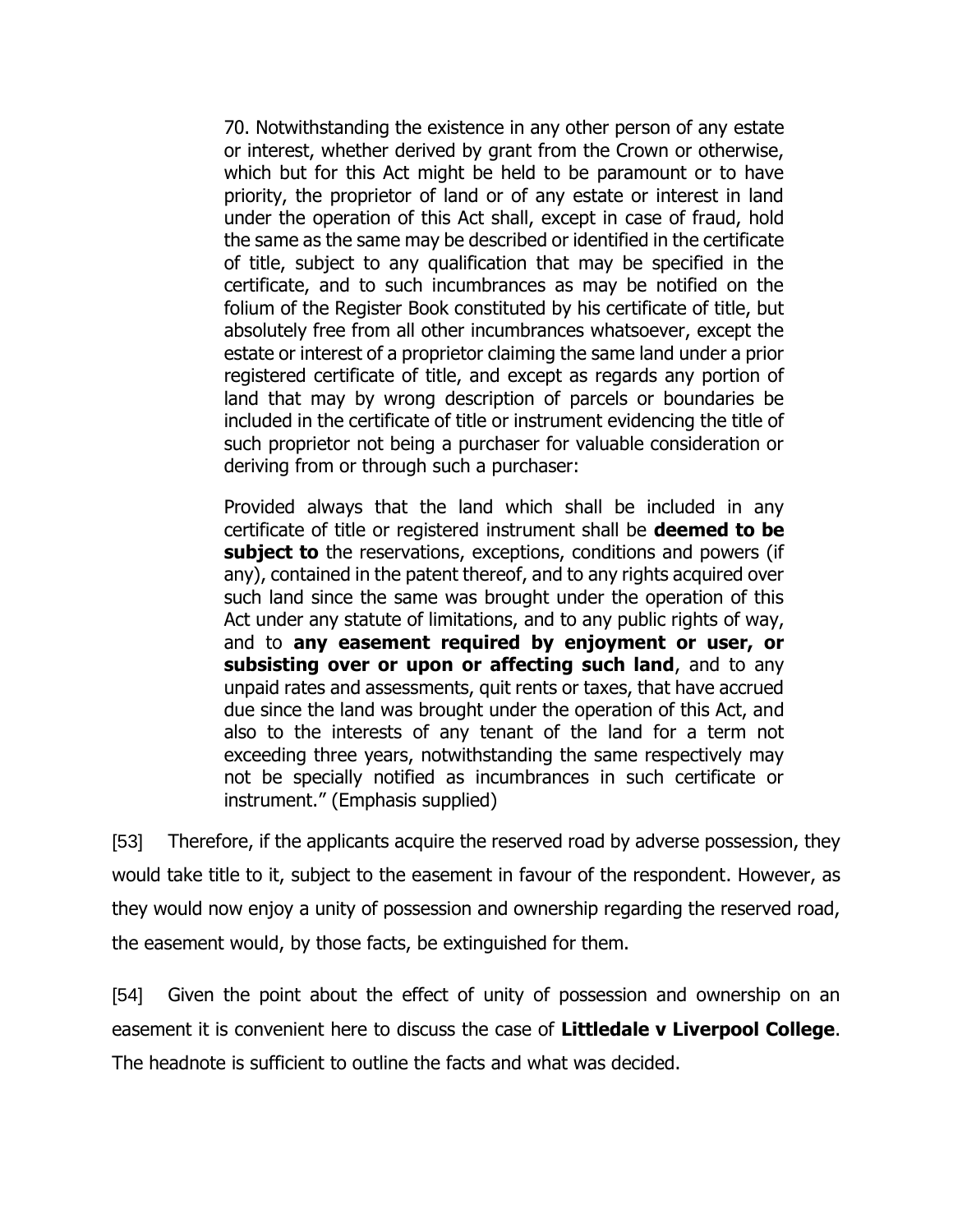"The defendants were the owners of two fields between which was a strip of land separated from them by hedges. This strip had been conveyed to the defendants with the fields, but the plaintiffs had a right of way over it to a field belonging to them. The strip was originally open at both ends, the end farthest from the plaintiffs' field communicating with a public road. More than twelve years before the commencement of the action the plaintiffs had erected a gate at each end of the strip, and had since kept these gates locked, the keys being retained by themselves or their tenants. The gate at the road end of the strip was placed upon the strip; it was not clear whether the other gate was placed on the strip or on the plaintiffs' own land. The action was brought to restrain the defendants from trespassing on the strip. There was no evidence that the plaintiffs had erected the gates with the intention of excluding the defendants from the strip:-

Held, that, as the act of the plaintiffs in erecting and locking the gates was in its nature equivocal and might have been done merely with the intention of protecting the plaintiffs' right of way from invasion by the public, the defendants had not been dispossessed of the strip of land, and the plaintiffs had not acquired a title to it under the Statute of Limitations.

The action was accordingly dismissed."

[55] As submitted by learned Queen's Counsel Mr Hylton, that case is distinguishable on the facts, as it considered a situation where the plaintiff-owner of the dominant tenement sought to acquire by adverse possession, property owned by the defendants, the subject of the servient tenement. In the case at bar, the applicants who are the proprietors of one dominant tenement have sought to acquire the servient tenement of a third party and to bar the respondent proprietor of the other dominant tenement, from the continued benefit of the right of way over the servient tenement.

[56] The claim for adverse possession was unsuccessful in **Littledale v Liverpool College**, because the intention of the plaintiffs in blocking access to the servient tenement was equivocal. I, however, agree with the argument of Mr Hylton, that, had it been successful, the easement would have been extinguished on the common law basis of unity of possession as the right of way is attached to the title of the dominant tenement and not the title of the servient tenement. I, therefore, also agree with Queen's Counsel's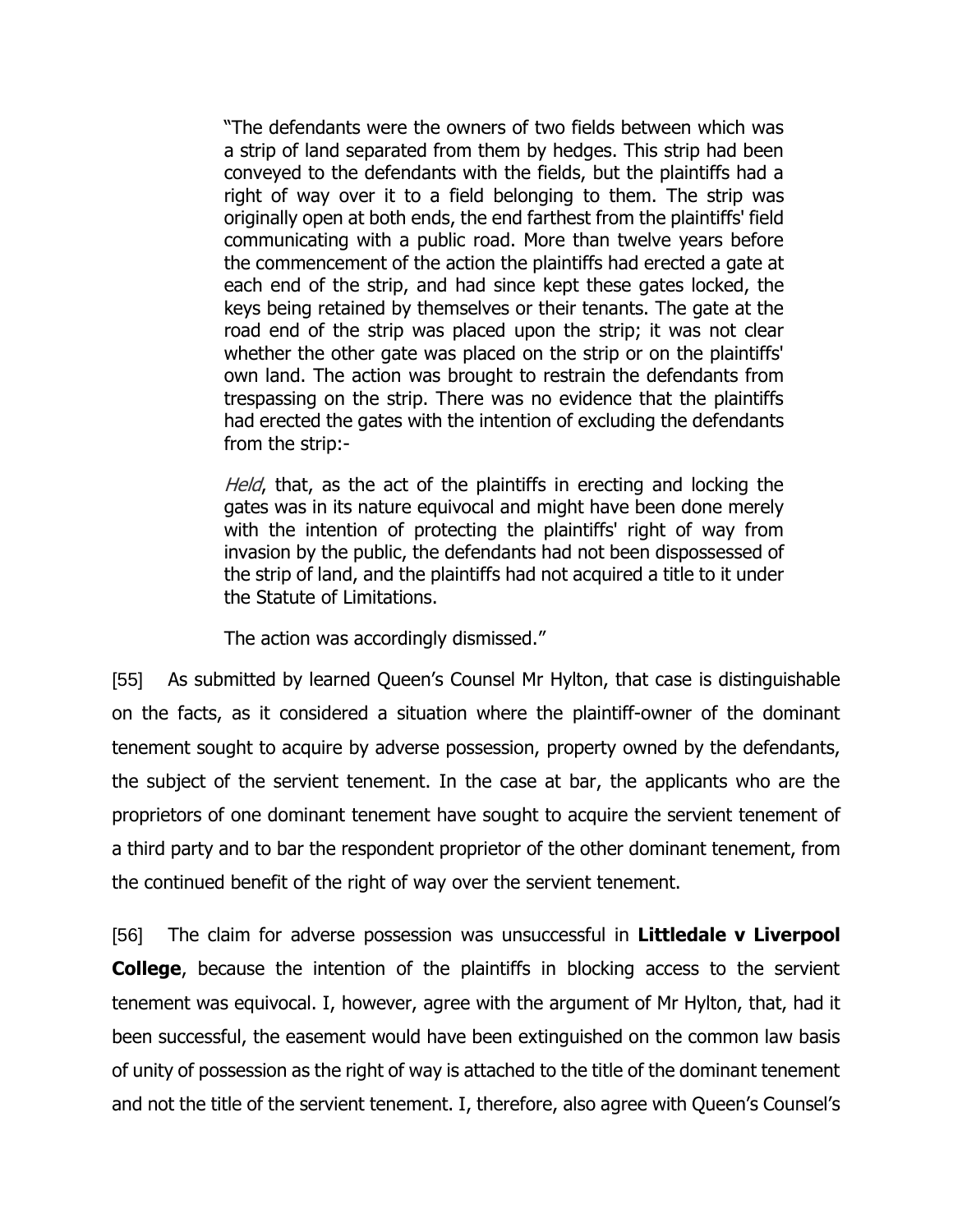observation that, if the applicants succeed in their claim of adverse possession the easement would be extinguished for them, not because the easement itself was acquired by adverse possession, but because through unity of possession (and ownership) there would no longer be a need for it. However, I agree and hold that, additionally, it is clear that the easement would remain for the benefit of the respondent.

[57] The other case relied on by learned Queen's Counsel Mrs Kitson, **Amritharaja and another v White and another**, I find also does not advance the case of the applicants. It did not consider whether an easement could be the subject of a claim for adverse possession, which is the nub of the applicant's case. Rather it dealt with the appellant's claim for adverse possession of property that was included in the respondents' title. Mr Hylton posited, and I agree, that the case would have been relevant if the applicants were claiming adverse possession of land in the respondent's, as opposed to a third party's title; but that is not the case here.

[58] Accordingly, based on the analysis conducted, I am of the view that the learned judge was correct in concluding that the LAA does not bar an action to enforce a prescriptive right to passage over land.

#### Issue b

[59] Counsel for the applicants did not advance any submissions challenging the manner in which the learned judge addressed the issue of abandonment. However, when the query was raised concerning the stance of the applicants on the issue, Queen's Counsel, in effect, pointed out that the issue was not completely "abandoned" as the draft notice of appeal includes a challenge to paragraph [17] of the judgment of the learned judge, in which he included some of his analysis on the issue.

[60] The issue may be addressed fairly briefly. Charles Harpum, learned author of Megarry and Wade's The Law of Real Property 6<sup>th</sup> Ed stated at Ch 18-186, page 1148, as follows: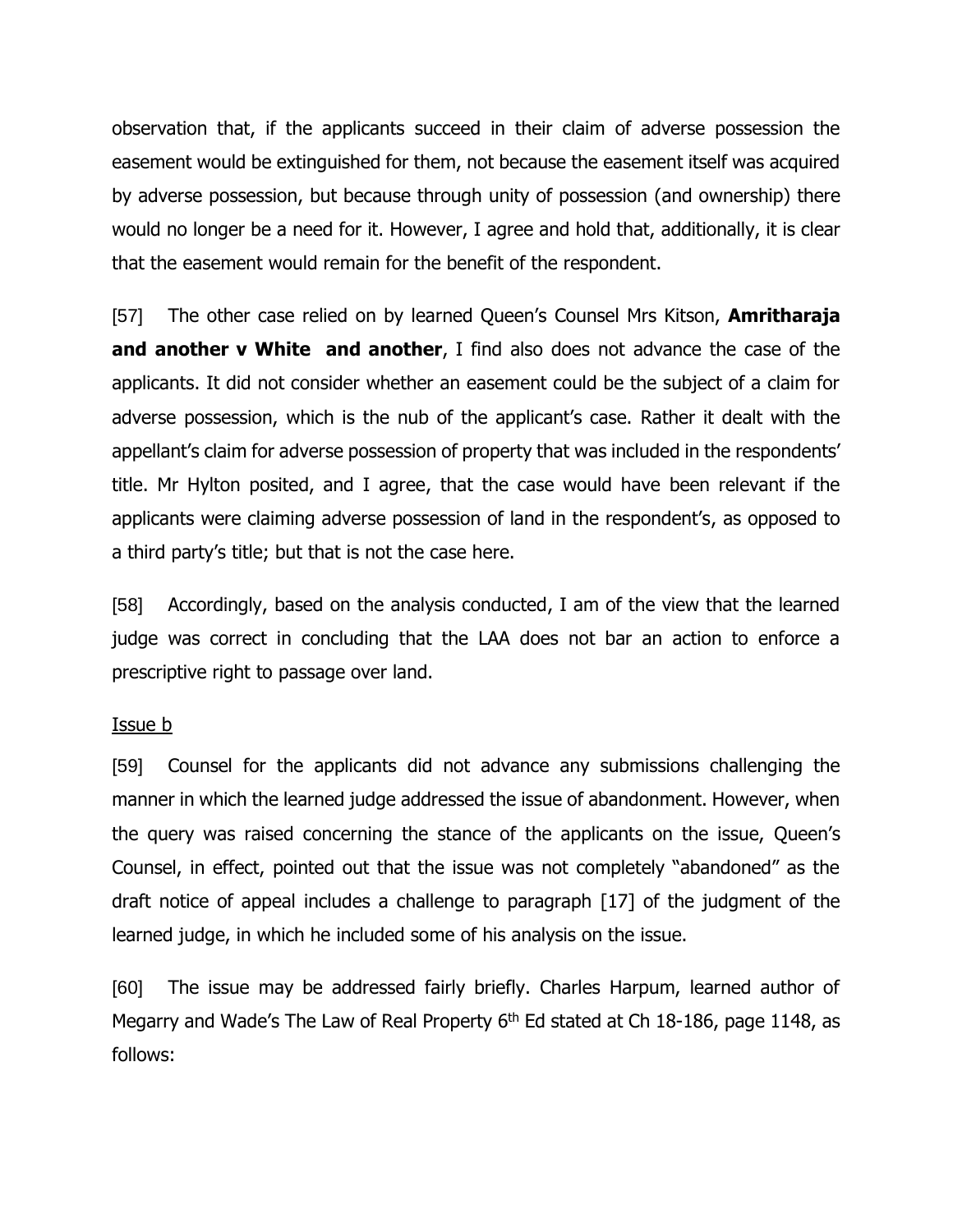"Abandonment of an easement or profit will not be lightly inferred. An owner of property does not normally wish to divest himself of it even though he may have no present use for it. Mere nonuser will not of itself suffice therefore, even if accompanied by a mistaken belief that the right had been extinguished. It is now clear the nonuser for a period of 20 years will not raise a presumption of abandonment despite earlier authority which suggested otherwise. It must be proved that the person having the right intends to abandon it, that is that neither he nor any of his successors in title intends thereafter to exercise it. It is one thing not to assert an intention to use a way and another thing to assert an intention to abandon it."

[61] The issue of abandonment was addressed in the case of **Icebird Limited v Alicia** 

**P Winegardner.** At paragraph 14 Lord Scott of Foscote writing for the Board stated that:

"The main issue in the action appears to their Lordships to be whether the appellant's right-of-way must be taken to have been abandoned by non-use...It is to be borne in mind, also, that even very long non-use of an easement is not by itself sufficient to establish extinguishment of the easement by abandonment. There must also be established an *intention* to abandon the easement, and whether an inference of the requisite intention can be drawn from even, say, fifty years of non-use is a moot question."

[62] The undisputed evidence before the learned judge and that relied upon by the applicants, is that they have fenced and effectively barred the respondent from using the reserved road for many years. It is in those circumstances and in light of the authority of

**Icebird Limited v Alicia P Winegardner** that the learned judge opined at paragraph [18] of his judgment that:

> "There is not much, by way of affidavit evidence, to support the assertion that the right of way has been abandoned because it has not been used since the 1950's. In any event it must be a rare case indeed that a party, who fails to exercise a right of way which has been fenced, could be said to have the necessary intent to abandon."

[63] In light of the above, I am inclined to adopt the submission of Mr Hylton that the finding of fact on the issue of abandonment by the learned judge is unassailable. It, therefore, would not found a basis for a successful ground of appeal.